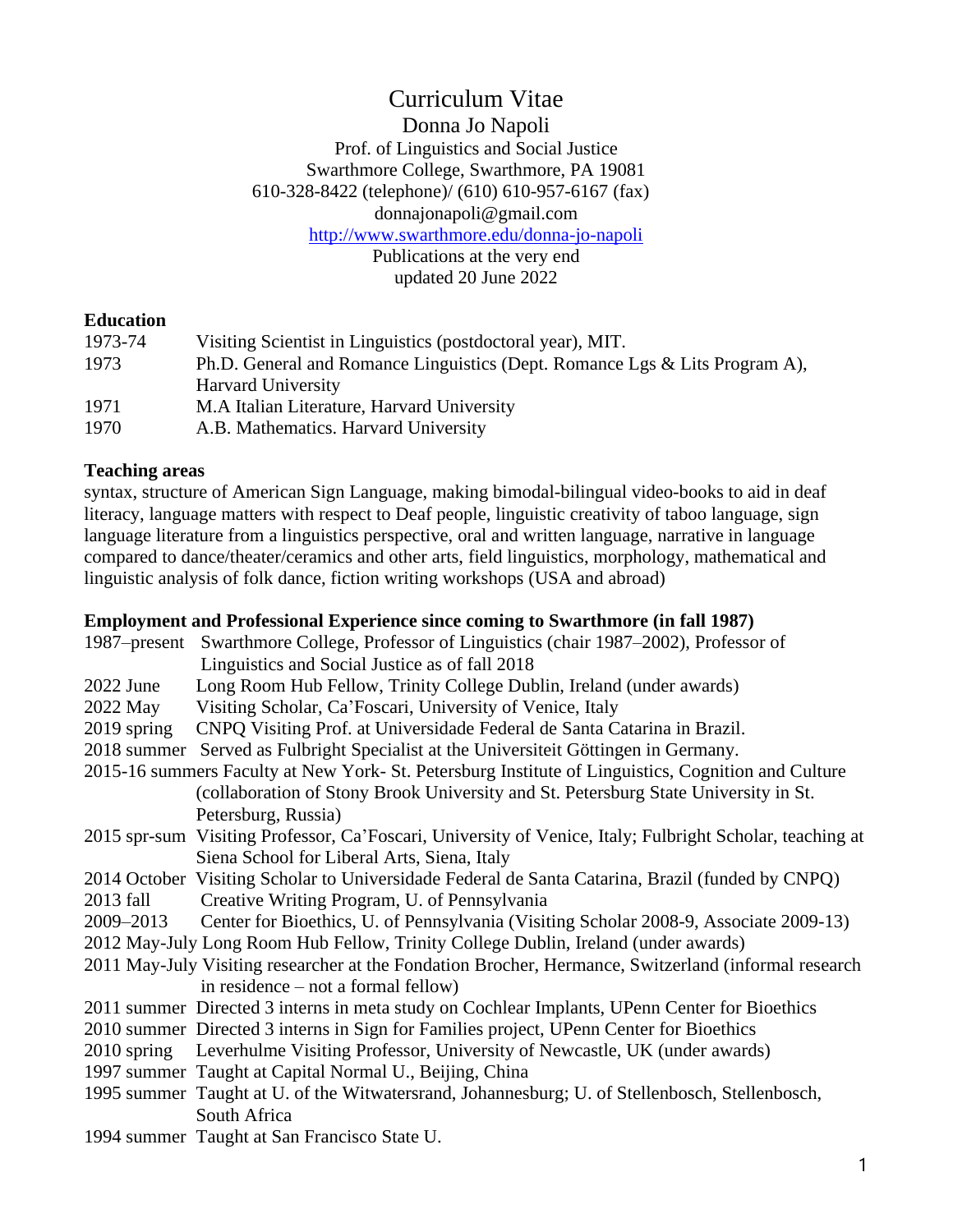1993summer Taught at U. of Geneva, Switzerland

1992 summer U. of Queensland, Australia, S.W. Brooks Visiting Lecturer; also U. of Sydney, Australia, First Australian Linguistic Institute (under awards)

#### **Teaching and Professional Experience (prior to coming to Swarthmore in 1987)**

- 1980–87 U. of Michigan, Professor of Linguistics (promoted to associate in 1981; promoted to full professor in 1984)
- 1975–80 Georgetown U., Assistant Professor of Linguistics
- 1974–75 U. of North Carolina, Chapel Hill, Lecturer in Mathematics and in Romance Lgs & Lits
- 1973–74 Smith College, Lecturer in Philosophy and in Romance Lgs & Lits
- 1973–74 Harvard U., Committee on Extension Courses, Lecturer in Italian
- 1971–72 ETS, Princeton, NJ, Linguistics Consultant
- 1970–73 Harvard U., Teaching Fellow in Linguistics, Mathematics, and Romance Lgs & Lits
- 1970 Concord Public Schools, Concord, MA, Instructor of Italian
- 1970 Berlitz, Seattle, WA, Instructor of Italian

#### **Teaching in writing (workshops/lectures in public & private schools and writer associations)**

| Annually,   | around the USA                                                                                   |
|-------------|--------------------------------------------------------------------------------------------------|
|             | 2020-present United Nations Generation Equality project "Telling feminist stories -- Fairy tales |
|             | initiative" organized by the UN Women Europe and Central Asia Regional Office.                   |
| 2019        | India (Bengaluru)                                                                                |
| 2015        | Turkey (Istanbul), Italy (Milano and Siena), Germany (Bonn)                                      |
| 2014 & 2011 | summer Chautauqua Writers Center                                                                 |
| 2011        | Germany (Munich)                                                                                 |
| 2009        | India (Mumbai and New Delhi)                                                                     |
| 2009 & 2006 | summer Highlights Foundation Writers Workshop at Chautauqua, NY                                  |
| 2007        | Japan (Tokyo), Taiwan (Taipei), Thailand (Bangkok), Bangladesh (Dhaka)                           |
| 2005        | Iran (Kerman $-$ a conference)                                                                   |

#### **Awards and Honors**

| Visiting Research Fellow Trinity Long Room Hub, Trinity College, Dublin     |
|-----------------------------------------------------------------------------|
| Appointed as Maurice Eldridge Faculty Fellow                                |
| Appointed as Fulbright Specialist in Sign Linguistics and Deaf Literacy     |
| Mentoring Award from the Linguistics Society of America                     |
| Inducted as a Fellow of the Linguistics Society of America                  |
| Linguistics, Language, and the Public Award from the Linguistics Society of |
| America for my (team) work on providing the medical profession with         |
| information about the acquisition of sign language                          |
| Visiting Research Fellow Trinity Long Room Hub, Trinity College, Dublin     |
| Leverhulme Visiting Professor, University of Newcastle, UK                  |
| S.W. Brooks Visiting Lecturer, University of Queensland, Australia          |
|                                                                             |

#### **Grants and Fellowships**

| 2019-present | International scholar participant in CNPQ grant to the Universidade Federal de |
|--------------|--------------------------------------------------------------------------------|
|              | Santa Catarina in Brazil (Director, Ronice Müller de Quadros)                  |
| 2017-2020    | Dolfinger-McMahon Foundation Grant for bilingual-bimodal ebook course          |
|              | support                                                                        |
| 2014-2015    | Fulbright U.S. Scholar, Siena, Italy                                           |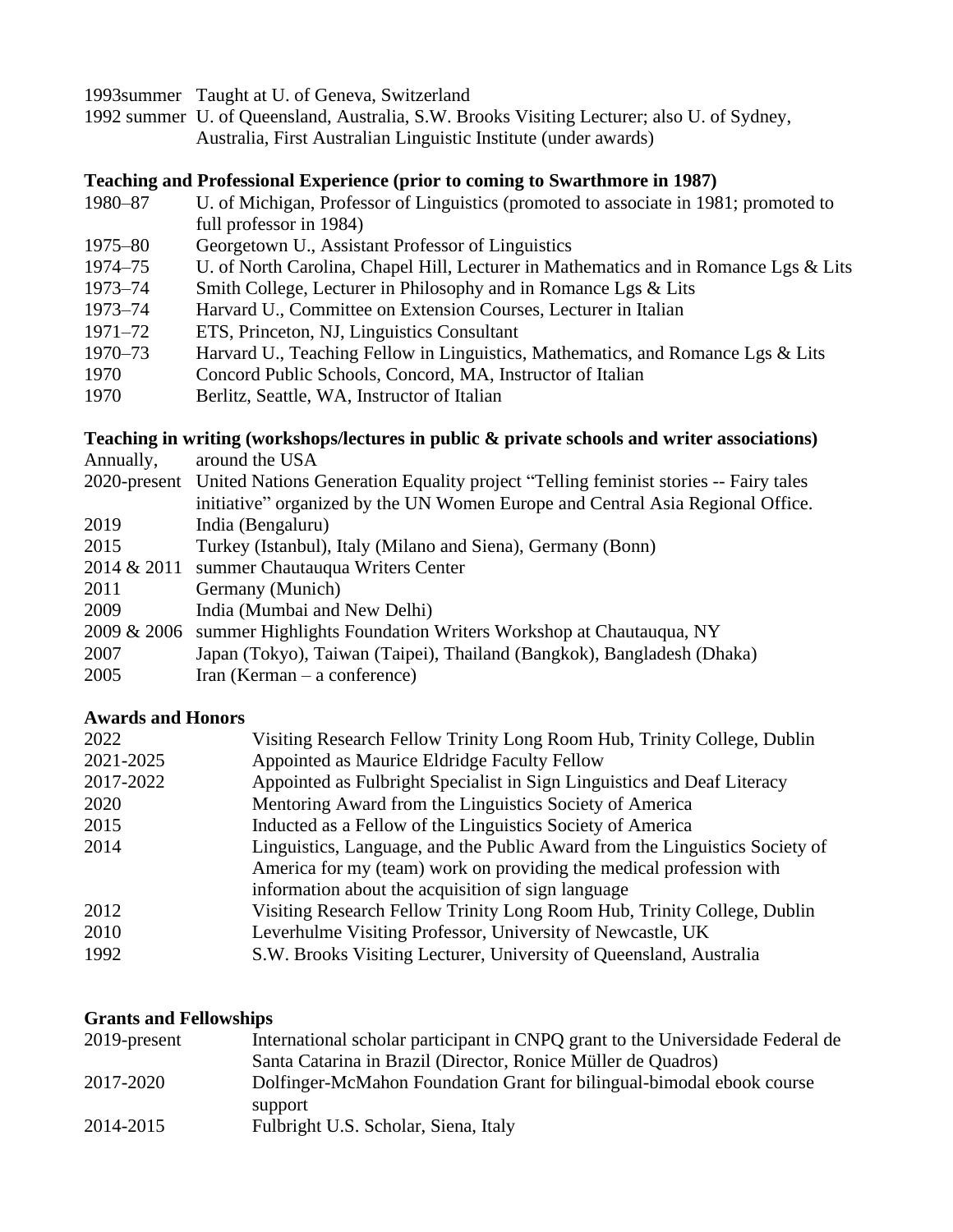| 2013              | SEED Grant (from ITS), Hungerford Faculty Support Grant, Lang Center for     |
|-------------------|------------------------------------------------------------------------------|
|                   | Civic and Social Responsibility Curriculum Grant, Swarthmore Foundation      |
|                   | Grant (all from Swarthmore College to support course co-taught at Gallaudet) |
| 2009 & 2013       | Mellon Foundation conference grants (via AALAC)                              |
| 1997 & 1995       | Mellon Foundation, grants                                                    |
| 1990-91 & 1979-80 | National Endowment for the Humanities, fellowships                           |
| 1989-91           | National Science Foundation, Co-Project Director, Instrumentation and        |
|                   | Laboratory Improvement, grant                                                |
| 1988              | Sloan Foundation, summer grant                                               |
| $1981 - 83$       | National Science Foundation, grant                                           |
| 1976              | Nederlandse Organisatie voor Zuiverwetenschappelijk Onderzoek, Amsterdam,    |
|                   | summer grant                                                                 |

#### **Other Scholarly Experience**

**Organizer of multiple events, including national and international conferences**, recent ones being:

- 2022 Apr Presentation to the Philadelphia area community by Ellen Mansfield: "How visual art can represent deaf experience and culture", with workshop for children from the Pennsylvania School for the Deaf
- 2022 Feb American Association for the Advancement of Science Symposium: Sign language data empower new approaches to the study of cognitive architecture (https://aaas.confex.com/aaas/2022/meetingapp.cgi/Person/37184)
- 2021 fall (William J. Cooper Foundation Event): Dois Pontos, two workshops and a performance by this dance-theater deaf and hearing troupe from Brazil
- 2021 Feb American Association for the Advancement of Science Symposium: Language development and health: Focus on deaf children during a quarantine. (https://aaas.confex.com/aaas/2021/meetingapp.cgi/Session/26808)
- 2018spr LIASE lecture: "West to East: Mercury biomagnification in fish food webs from selected Chinese & Tibetan sites". (Linda Campbell of St. Mary's College was in town for 4-days, and I hosted her, giving lectures and workshops at Swarthmore and at the Pennsylvania School for the Deaf.)
- 2018spr (with DHCC, Swarthmore) Deaf & Gay
- 2017 spr Disrespected Literatures (3-day conference)
- 2017 spr (co-organizer) Interpreting the Gestures of Orchestral Conductors (3-day)
- 2017 spr (behind the scenes helper) Virtual Center for Applied Sign Linguistics (2-day)
- 2017 spr (with DHCC, Swarthmore) Coining New Signs: Why? How? Who?
- 2016 spr (with DHCC, Swarthmore) An Evening with Carol Padden & Tom Humphries
- 2014 spr (behind the scenes helper) Sign Language Pragmatics: Round Table Discussion (2-day)
- 2013 fall (with DHCC, Swarthmore) Mark Drolsbaugh presentation
- 2013 spr Workshop on Deaf across the Curriculum (Mellon funded) (3-day)
- 2012 spr (behind the scenes helper) Signing Hands across the Water (Deaf poetry) (3-day)
- 2011 fall (with DHCC, Swarthmore) Eugenics and Civil Rights (Deaf issues)
- 2009 fall Workshop on Linguistics in the Liberal Arts Setting (Mellon funded)
- 2009 spr Comedy: A Defining Force in Group Identification
- 2008 spr Around the Deaf World in Two Days: Sign Languages, Social Issues/Civil Rights, Creativity
- 2004 fall Signs and Voices: Language, Arts, and Identity from Deaf to Hearing

**Member of External Evaluation Committees** for Languages, Cultures and Linguistics Dept at Bucknell University (2019 – head of committee); for Linguistics Dept. at Reed College (2018- head of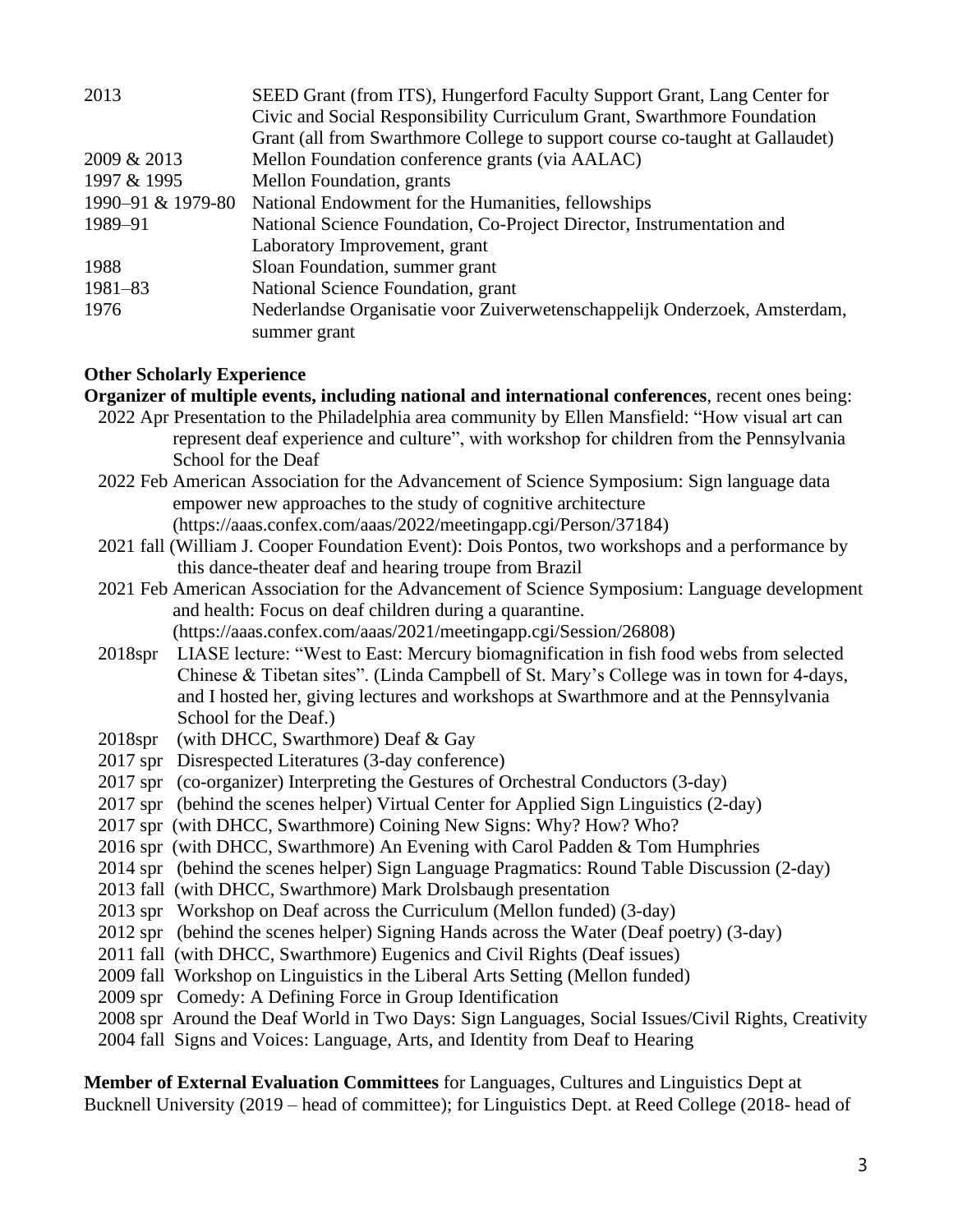committee); Linguistics & Cognitive Science at Pomona College (2014); Linguistics Program at Emory University (2009); Linguistics Dept. at Macalester College (1998 – head of committee)

**Member of editorial board or associate editor** at various times of *Language, Sign Language & Linguistics, Journal of Italian Linguistics, Probus*

**Referee for articles submitted to linguistics or other academic journals**: *African Studies*; *Brain and Language*; *Canadian Journal of Linguistics; Cognition; Cognitive Science; ERIC; Frontiers in Communication, section Language Sciences; Frontiers in Psychology; Journal of Linguistics; Journal of Speech, Language, and Hearing Research; Language; Language, Cognition and Neuroscience; Language Learning; Languages; Linguistic Inquiry; Linguistics and Philosophy; Natural Language & Linguistic Theory; PLOS ONE; Rivista di Psicolinguistica Applicata/Journal of Applied Psycholinguistics; Sign Language & Linguistics; Sign Language Studies; Tout Moun: Caribbean Journal of Cultural Studies*

**Referee for articles submitted to medical journals:** *Maternal and Child Health Journal (2016); Pediatrics (2016, 2017); Social Psychiatry and Psychiatric Epidemiology (2016)*

**Referee for manuscripts submitted to**: Blackwell Publishers, Cambridge University Press, Edward Arnold Publishers, Ltd., Hodder Headline PLC, Indiana University Linguistics Club, M.I.T Press, Oxford University Press, University of Chicago Press

**Grant/Fellowship Reviewer for**: LEaDing Fellows Postdoc Programme of the Netherlands, Israel Science Foundation, National Endowment for the Humanities, National Science Foundation, Social Sciences and Humanities Research Council of Canada, REPRISE/Italian Ministry of Education, Universities and Research (MIUR)

**Referee of abstracts for national conferences:** Eastern States Conference on Linguistics, Linguistic Symposium on Romance Languages, North Eastern Linguistic Society, Penn Colloquium in Linguistics, Texas Linguistic Society, West Coast Conference on Foreign Language

**Extra-mural reviewer for tenure and/or promotion committees**: Georgetown University, Haverford College, Indiana University, Michigan State University, Pomona College, Portland State University, Purdue University, SUNY Albany, SUNY Stony Brook, University of Arizona, University of California at Berkeley, University of California at San Diego, University of Chicago, University of Florida, University of Illinois at Urbana, University of Massachusetts at Boston, University of Michigan, University of Missouri at Columbia, University of New Mexico, University of Texas at Austin, University of Washington, York University (Canada)

**Member of**: American Association for the Advancement of Science, Linguistic Society of America, Authors Guild, Society of Children's Book Writers and Illustrators. In the past: LSA Executive Committee, LSA Language in the School Curriculum Committee, LSA Linguistics, Language, and the Public Interest Award Committee (chair), LSA Membership Committee, LSA Nominating Committee, LSA Status of Women in Linguistics Committee (chair), LSA Undergraduate Program Advisory Committee, Società Internazionale di Linguistica e Filologia Italiana, Società Linguistica Italiana, GLOW

**Keynote Speaker and Special Invitations:** National Council for Special Education, Ireland (15 June 2022); Long Room Hub, Trinity College Dublin (22 June 2022); Annual meeting of CLASTA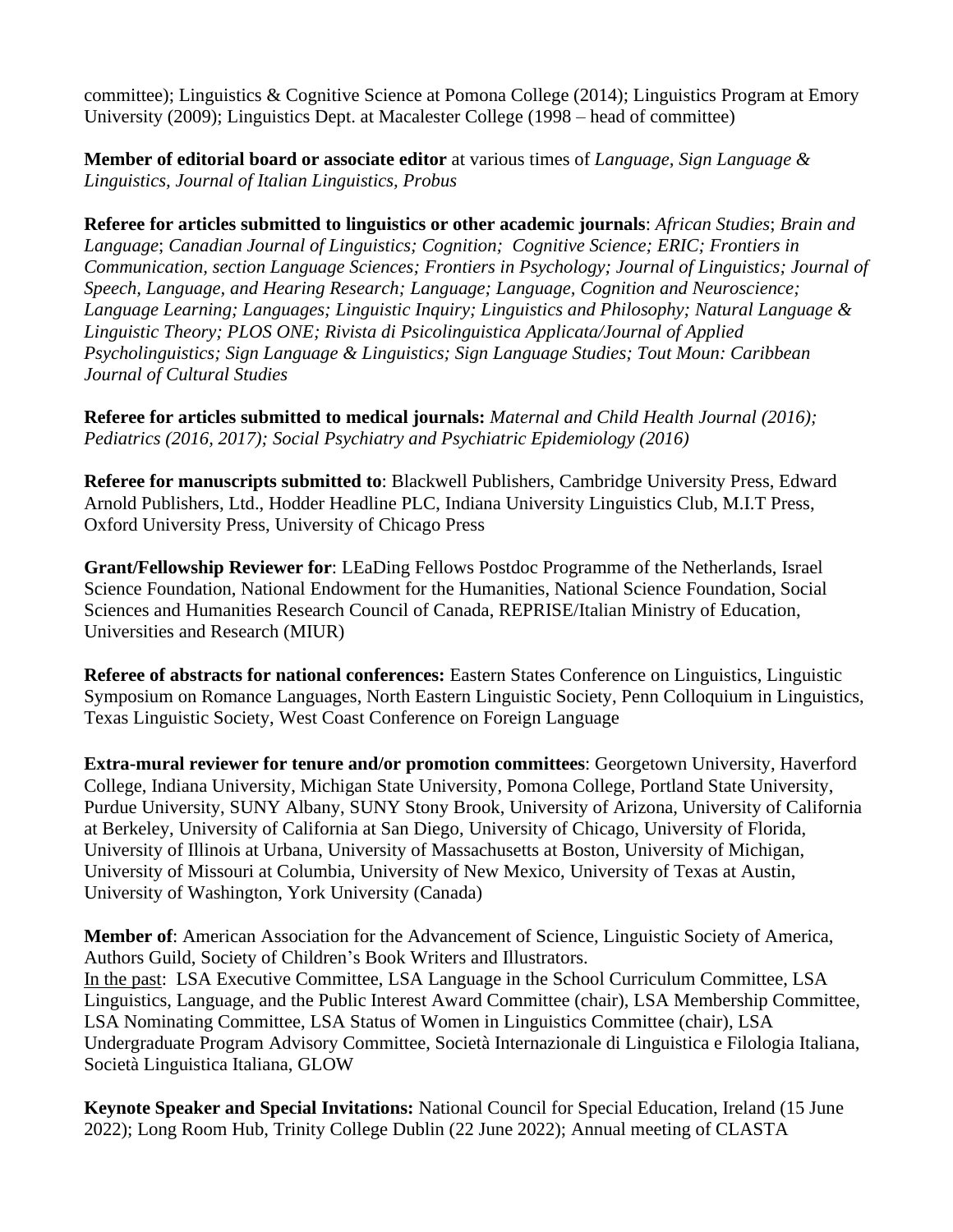(Communication & Language Acquisition Studies in Typical & Atypical Populations) (14 May 2022); United Nations Entity for Gender Equality and the Empowerment of Women's launch of the book *Awake not Sleeping; Reimagining Fairy Tales for a New Generation* (18 Nov. 2021, Istanbul); 45<sup>th</sup> Austrian Linguistics Association Conference (6 December 2019); Book Week University of Minnesota (November 2019); Form-Meaning Units Workshop Radboud University Nijmegen, the Netherlands (June 2019), 5<sup>th</sup> Annual Linguistics Conference at the University of Georgia (October 2018); TEDx Swarthmore 2012; Siena School for the Liberal Arts "Through the looking glass: Movimento e communicazione"; Tercenterary Academic Celebration in honor of Elena Lucrezia Cornaro Piscopia, Georgetown U; Participant in radio documentary "Voiceprint", U Alberta, Canada Colloquium on Hispanic and Luso-Brazilian Literatures and Romance Linguistics, Linguistic Symposium on Romance Languages, U North Texas Languaging

**Presentations in Linguistics since 2015:** Moderator for a panel in International Sign Language hosted by Abralin Ao Vivo (November 2021 [https://aovivo.abralin.org/lives/lingua-de-sinais-internacional/\)](https://aovivo.abralin.org/lives/lingua-de-sinais-internacional/); "Designing courses that span disciplines" at the Connecting Liberal Arts Linguists Conference, Denison University (June 2021); Webinar at University of Salzburg, Austria, "Biomechanical effects of the drive for ease of articulation on sign language lexicons" (June 2021 [https://www.youtube.com/watch?v=u8wqiA-wvc4\)](https://www.youtube.com/watch?v=u8wqiA-wvc4); Symposium on Multimodal Im/politeness: Gesture, Sign and Spatial configurations, University of Zurich (23 October 2020); Organizer and moderator of panel on sign languages and linguistics for Abralin, the Brazilian Linguistics Association (July 2020 - [https://www.youtube.com/watch?v=YGOhDxxZtqo\)](https://www.youtube.com/watch?v=YGOhDxxZtqo); Tri-Co Medical Humanities Network Symposium, Swarthmore College (29 February 2020); Sign-Language Research Workshop, Austrian Linguistics Association Conference, University of Salzburg (7 December 2019); University College London, Deafness Cognition and Language Research Centre (January 2019), University of Oslo, Norway (January 2019), Keystone State Literacy Association Annual Conference (October 2018), University of Amsterdam (July 2018), Radboud University, Nijmegen (July 2018), University of Göttingen (June 2018), University of Stockholm (June 2018), University of Vienna (June 2018), Humboldt University, Berlin (June 2018), University of Pompeu Fabra, Barcelona (June 2018), Northwestern University Linguistics & Cognitive Science series (November 2017), World Federation of the Deaf (November 2017 in Budapest, Hungary), West Chester University (October 2017), Swarthmore College Faculty Lunch Series (spring 2017), Princeton University Linguistics Series (sign lg. humor, December 2017), International Conference on Computers Helping People with Special Needs (Linz, Austria, July 2016), New York-St. Petersburg Institute of Linguistics, Cognition and Culture (St. Petersburg, Russia, July 2016), Universidade Estadual de Campinas in São Paulo Brazil ANPOLL conference (July 2016), University of Applied Sciences of Special Needs Education in Zurich, Switzerland (June  $2016 - 2$ presentations), Gallaudet University Linguistics Series (spring 2016), 2016 International Academic Conference of the National Institute of Korean Language (NIKL) Seoul (Sept. 2016), International Conference on Bioethics, Medical Ethics and Health Law (Napoli, Italy, 20-22 October 2015), Coalition for Global Hearing Healthcare Conference at Gallaudet in Washington, D.C. (9 – 10 October 2015), New York-St. Petersburg Institute of Linguistics, Cognition and Culture (July 2015), 22nd International Congress on the Education of the Deaf (Athens, Greece, 2015 – 2 presentations), Second International Conference on Sign Language Acquisition (Amsterdam, The Netherlands, 2015), Mason Perkins Deafness Fund I Venerdì del Pendola (Siena, Italy, spring 2015), Università di Venezia a Ca'Foscari (Italy, spring 2015 – 3 presentations), Universität Hamburg (Germany, May 2015– 2 presentations), Universitat Pompeu Fabra (Barcelona, Spain, February 2015 – 2 presentations)

**Selection of Presentations in Linguistics before 2015**: Cambridge U, Center for Bioethics of the U Pennsylvania, Chicago Linguistic Society, Columbia U, Dartmouth College, Durham U, Eastern States Conference on Linguistics, Essex U, Haverford College Linguistics Colloquium (multiple times),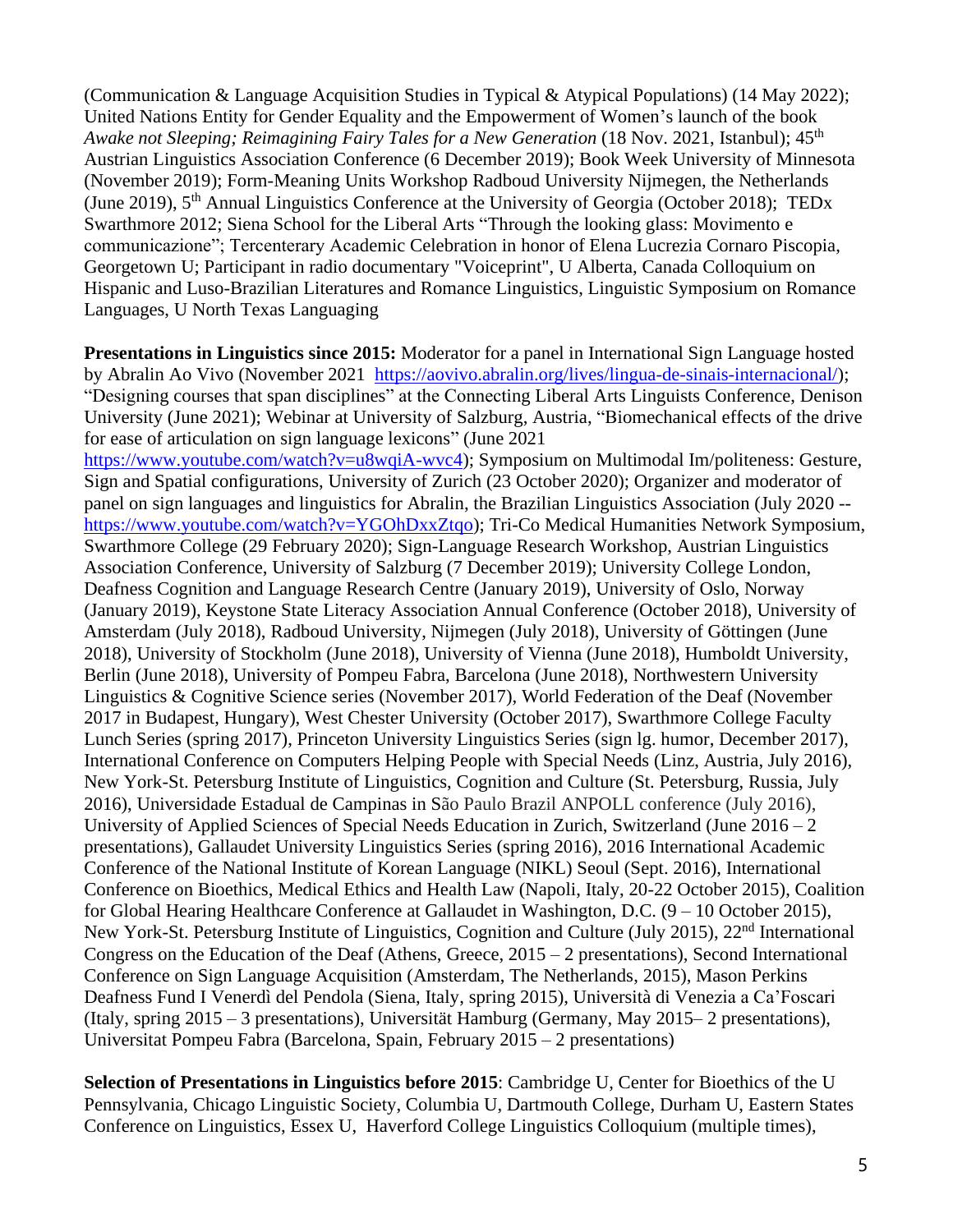Heriot-Watt U, International Linguistic Association, Lancaster U (Researching and Applying Metaphor Conference), Linguistic Society of America, Linguistic Symposium on Romance Languages, Michigan Linguistics Colloquium, Milwaukee Linguistics Symposium on Historical Linguistics, MIT Linguistics Speaker Series, MIT Workshop on External Arguments, New Ways of Analyzing Variation in English, New York Academy of Sciences, Newcastle U, North Eastern Linguistic Society, Nottingham U, Oxford U, Pastoral Care Rounds at the Hospital of the U Pennsylvania, Pennsylvania State U at Brandywine, Princeton U Linguistics Speaker Series, Romance Philology Convocation, Società Linguistica Italiana, Teachers College of Columbia U Applied Linguistics Speaker Series, Tri-College Research Symposium for the Cognitive Sciences, Trinity College Dublin, U California at Berkeley, U Central Lancashire, U College London, U Delaware Linguistics and Cognitive Studies Colloquium (multiple times), Universidade Federal de Santa Catarina (Florianopolis, Brazil – twice), Universidade Federal Fluminense (Rio de Janeiro, Brazil), U Geneva Linguistics Speaker Series, U Groningen, U Manchester, U Maryland Verb Movement Conference, U Minnesota, U Montana, U of Pennsylvania Cognitive Science Women's Group Series and National Science Foundation Visiting Professorships for Women Series, U Pennsylvania Disability Studies Conference, U Pennsylvania's Spirituality, Religion, and Health Interest Group, U Stellenbosch Education Department Speaker Series, U of Stellenbosch Linguistics Speaker Series, U Texas Linguistics Speaker Series (multiple times), U Witwatersrand Linguistics Speaker Series, Washington Linguistics Club

#### **Teaching Recognition:**

| 2014        | Highest rated professor at Swarthmore College, ranking done by Swat Visually (This is |
|-------------|---------------------------------------------------------------------------------------|
|             | the only faculty ranking done in all the years Napoli has been there.)                |
| $1983 - 85$ | Faculty Honor Roll, University of Michigan                                            |
| 1971–72     | Nominated as best teaching fellow in Italian, Harvard University                      |

#### **Dissertations Chaired:**

University of Michigan:

| Mutsuko Simon                       |
|-------------------------------------|
| <b>Barry Miller</b>                 |
| Hala Talaat                         |
| Hitomi Oishi & Kingkarn Thepkanjana |
| Michiyasu Shishido & Noriko Nagai   |
| David Strong                        |
| Noriko Ue                           |
|                                     |

Georgetown University:

| 1980 | Alexa McCray  |
|------|---------------|
| 1978 | James Roberts |

#### **External member of dissertation committees (international):**

| Chiara Bonsignori, Università di Roma, La Sapienza, L'espressione dell'azione tra         |
|-------------------------------------------------------------------------------------------|
| segno, gesto e parola (the expression of action in sign, gesture, and word).              |
| Eréndira Alejandra Cervantes Carreto, Universitat Pompeu Fabra, Barcelona,                |
| Language Contact and Bimodal Bilingualism Competence in Mexican Sign Language             |
| (LSM) and Writing Spanish. Napoli chaired only the dissertation proposal defense.         |
| Maria Roccaforte, Università di Roma, La Sapienza Studi linguistici sulle componenti      |
| <i>orali della lingua dei segni italiana</i> (LIS) (on mouthing in Italian Sign Language) |
| Mariana Cunha, Universidade Federal Fluminense (Rio de Janeiro, Brazil) O bilinguismo     |
| (Libras –Português) na tenra infância: Produção de uma série de livros infantis           |
|                                                                                           |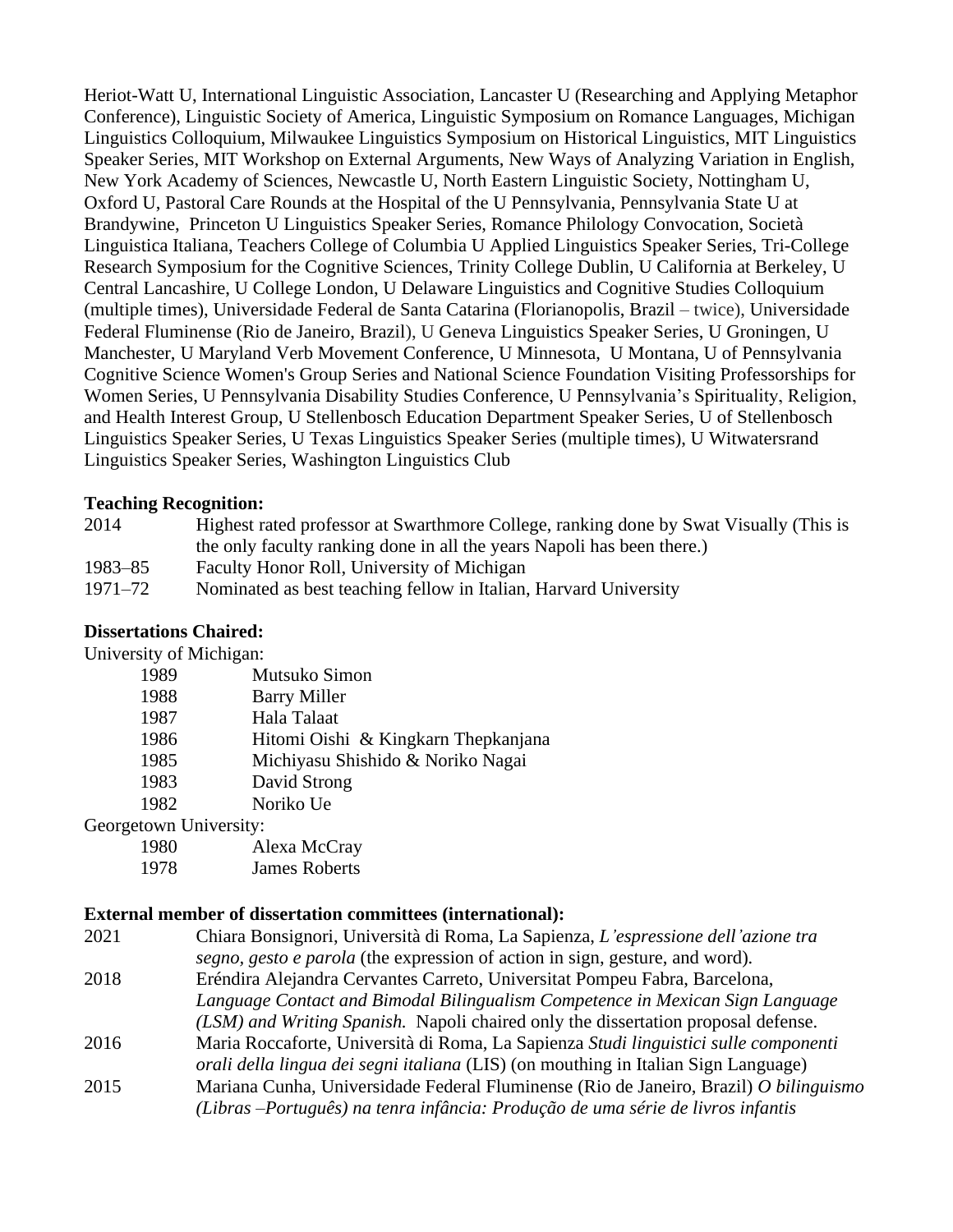*interativos para aproximação de pais ouvintes e filhos surdos* (on bilingual-bimodal ebooks for deaf children)

### **Academic Publications: Books and one edited full issue of a journal**

- 18. *Disrespected literatures: Histories and reversal of linguistic oppression*. Issue 22 of *Altre Modernità*, 2019. <https://riviste.unimi.it/index.php/AMonline/issue/view/1451> (Co-editor with Simona Bertacco and Rachel Sutton-Spence).
- 17. *Primary movement in sign languages: a study of six languages.* (Washington, D.C.: Gallaudet University Press, 2011). (with Mark Mai and Nicholas Gaw)
- 16. *Deaf around the world: The impact of language*. (Oxford: Oxford U. Press, 2010). (Co-editor with Gaurav Mathur)
- 15. *Language matters*, second edition (Oxford: Oxford U. Press, 2010) (coauthor with Vera Lee-Schoenfeld)
- 14. *Humour in sign languages: The linguistic underpinnings*. (Dublin: Trinity College, 2009). (with Rachel Sutton-Spence)
- 13. *Access: Multiple avenues for deaf people*. (Washington, D.C.: Gallaudet U. Press, 2008), (coeditor with Doreen DeLuca, Irene Leigh, and Kristin Lindgren).
- 12. *Signs and voices: Deaf matters in language, arts, and identity.* (Washington, D.C.: Gallaudet U. Press, 2008). (Co-editor with Doreen DeLuca and Kristin Lindgren).
- 11. *L'animale parlante*. (Roma: Casa Editrice Carocci, 2004). (with Marina Nespor)
- 10. *Language matters.* (Oxford: Oxford U. Press, 2003; in Korean with Thaehaksa Publishing Co.).
- 9. *Linguistics: Theory and problems.* (Oxford: Oxford U. Press, 1996).
- 8. *A prosodic template in historical change: The passage of the Latin second conjugation into Romance* (Torino: Rosenberg and Sellier. 1994). (with Stuart Davis)
- 7. *Syntax: Theory and Problems.* (Oxford: Oxford U. Press, 1993).
- 6. *Bridges between psychology and linguistics: A Swarthmore festschrift for Lila Gleitman*. (Hillsdale, N.J.: Lawrence Erlbaum, 1991). (Co-editor with Judy Kegl).
- 5. *Predication theory: A case study for indexing theory*. (Cambridge U. Press, 1989).
- 4. *Linguistic Symposium on Romance Languages: 9*. (Washington, DC: Georgetown U. Press, 1981). (Co-editor with William Cressey).
- 3. *Syntactic argumentation*. (Washington, DC: Georgetown U. Press, 1979) with Teacher's guide (with Emily Rando).
- 2. *Elements of tone, stress, and intonation*. (Washington, D.C.: Georgetown U. Press, 1978), editor
- 1. *The two si's of Italian: an analysis of reflexive, inchoative, and indefinite subject sentences in modern standard Italian*. (Indiana University Linguistic Club, 1976--a printing of the 1973 dissertation).

## **Academic Publications: Articles and Three Review Articles**

- 116. Alignment mouth demonstrations in sign languages. *Sign Language Studies* 22, 3, 359-398 (2022). (with Ronice Quadros and Christian Rathmann).
- 115. Senior theses: One way of doing them. *Language* 98(1), pp. e26-e43 (2022). (with Emily Gasser and Shizhe Huang).
- 114. Stimuli for initiation: A comparison of dance and (sign) language. *Journal of Cultural Cognitive Science*. https://doi.org/10.1007/s41809-022-00095-y (2022).
- 113. Clause-initial Vs in sign languages. In Vera Lee-Schoenfeld and Dennis Ott (eds.) *Parameters of predicate fronting*. (2021), pp. 192-219. Oxford: Oxford University Press. (with Rachel Sutton-Spence).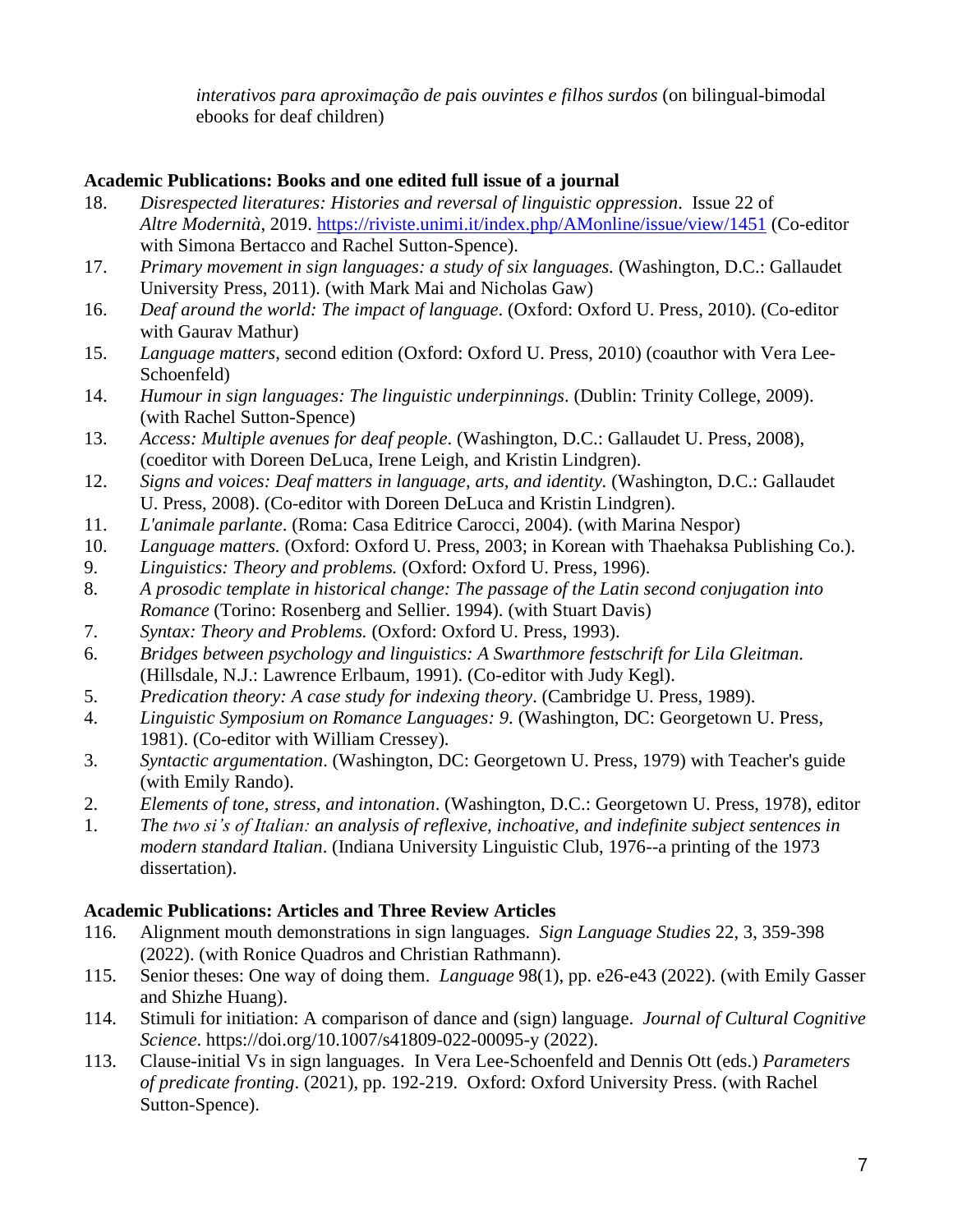- 112. Expanding Echo: Coordinated head articulations as nonmanual enhancements in sign language phonology. *Cognitive Science.* 45, 5: e12958 (2021). (with Cornelia Loos).
- 111. Correlations between handshape and movement in sign languages. *Cognitive Science.* 45, 5, e12944 (2021). (with Casey Ferrara). Open access: <https://onlinelibrary.wiley.com/doi/10.1111/cogs.12944>
- 110. Unveiling sign languages in the linguistic landscape: Representations of sign languages in nonsigning and signing milieu. In Greg Niedt and Corinne A. Seals (eds), *Linguistic landscapes beyond the language classroom* (2020), pp. 39-58. London: Bloomsbury. (with Jami Fisher and Gene Mirus) [companion website for images and the like: https://preview89.sspbloomsbury.com/chapter-2]
- 109. Global regulatory review needed for cochlear implants: A call for FDA leadership. *Maternal and Child Health Journal* 24 (11), 1345-1359. (2020). (with Tom Humphries, Poorna Kushalnagar, Gaurav Mathur, and Christian Rathmann) ISSN 1092-7875. [DOI: 10.1007/s10995-020-03002-5.](https://link.springer.com/article/10.1007/s10995-020-03002-5?wt_mc=Internal.Event.1.SEM.ArticleAuthorOnlineFirst&utm_source=ArticleAuthorOnlineFirst&utm_medium=email&utm_content=AA_en_06082018&ArticleAuthorOnlineFirst_20200903) You can read it online here (but this cannot be printed or downloaded): <https://rdcu.be/b6HK6>
- 108. The linguistic sources of offense of taboo terms in German Sign Language, *Cognitive Linguistics* 31(1) (2020) <https://doi.org/10.1515/cog-2018-0077> (with Cornelia Loos and Jens Michael Cramer). Editor's choice article for Vol. 31, issue 1, so it is published with free access.
- 107. Visuo-spatial construals that aid in understanding activity in visual-centered narrative, *Language, Cognition and Neuroscience* 35(4), 440-465. (2020) (with Lorraine Leeson) [doi: 10.1080/23273798.2020.1744672](https://doi.org/10.1080/23273798.2020.1744672)
- 106. Deaf children, humor and education policy. Crianças surdas, humor e política educacional. *Revista de Educação Especial* 32, 1-27 (2019) ISSN eletrônico: 1984-686X, doi: 10.5902/1984686X38114

<https://periodicos.ufsm.br/educacaoespecial/article/view/38114/pdf> (with Rachel Sutton-Spence)

- 105. Italian-American literature: Respected? In Simona Bertacco, Donna Jo Napoli, and Rachel Sutton-Spence (eds.), *Disrespected literatures: Histories and reversal of linguistic oppression*. Issue 22 of *Altre Modernità*, 2019. <https://riviste.unimi.it/index.php/AMonline/article/view/12471/11729>
- 104. (Sub)lexical changes in iconic signs to realign with community sensibilities and experiences. *Language in Society*, 1-27 (2019). Doi:10.1017/S0047404519000745 (with Gene Mirus and Jami Fisher)
- 103. Manual movement in sign languages: One hand versus two in communicating shapes. *Cognitive Science* 43, 9, e12741 (2019) (with Casey Ferrara) available at: <https://onlinelibrary.wiley.com/doi/full/10.1111/cogs.12741>
- 102. Limitations on effort reduction in articulation in sign languages and dance. *Journal of Cultural Cognitive Science* 3, 1, 31-61 (2019) (with Stephanie Liapis) available at: <http://link.springer.com/article/10.1007/s41809-019-00027-3>
- 101. Developing language and preliteracy skills in deaf preschoolers through shared reading activities with bimodal-bilingual ebooks. *Journal of Multilingual Education Research* 8, article 10 (2019) (with Gene Mirus) Available at: https://fordham.bepress.com/jmer/vol8/iss1/10
- 100. Production, perception, and communicative goals of American newscaster speech. *Language in Society* 48, 2, 233-259 (2019) (with Emily Gasser, Byron Ahn, and ZL Zhou)
- 99. Do animals use language?, *The 5 minute linguist: Bite-sized essays on language and linguistics*, 3<sup>rd</sup> edition (revised article). Carolyn Myrick and Walt Wolfram, eds. (London: Equinox Publishing Ltd., 2019): 58-64.
- 98. Degree resultatives as second-order constructions. *Journal of Germanic Linguistics* 31, 3, 210- 282 (2019) (with Jack Hoeksema)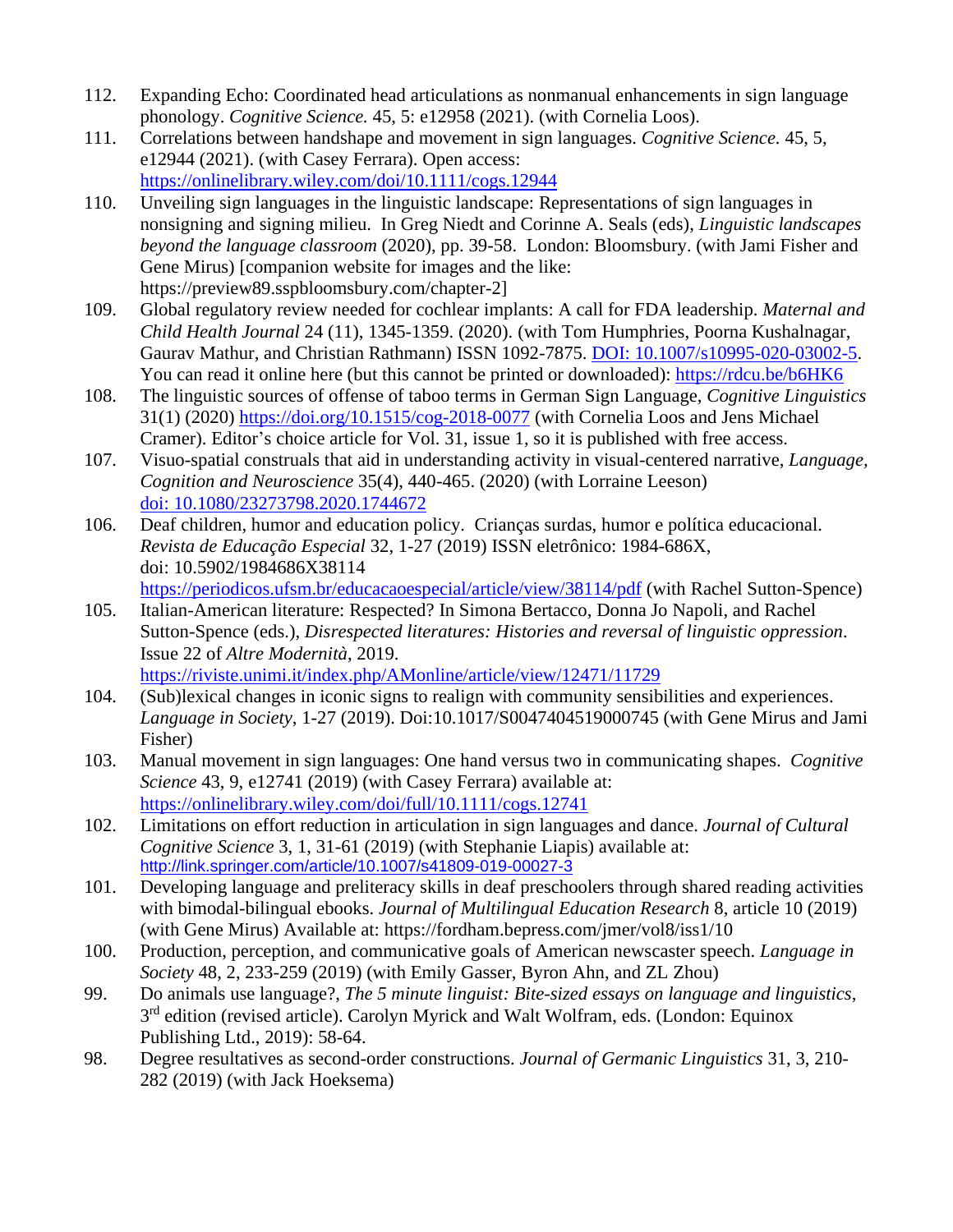[https://www.cambridge.org/core/journals/journal-of-germanic](https://www.cambridge.org/core/journals/journal-of-germanic-linguistics/article/degree-resultatives-as-secondorder-constructions/4F6BAB5B944B19BAF6E85CA10779286C)[linguistics/article/degree-resultatives-as-secondorder](https://www.cambridge.org/core/journals/journal-of-germanic-linguistics/article/degree-resultatives-as-secondorder-constructions/4F6BAB5B944B19BAF6E85CA10779286C)[constructions/4F6BAB5B944B19BAF6E85CA10779286C](https://www.cambridge.org/core/journals/journal-of-germanic-linguistics/article/degree-resultatives-as-secondorder-constructions/4F6BAB5B944B19BAF6E85CA10779286C)

- 97. Support for parents of deaf children: common questions and informed, evidence-based answers. *International Journal of Pediatric Otorhinolaryngology* 118, 134-142. (2019) (with Tom Humphries, Poorna Kushalnagar, Gaurav Mathur, Christian Rathmann, and Scott Smith) <https://www.sciencedirect.com/science/article/pii/S0165587618306475?via%3Dihub>
- 96. Morphological theory and sign languages. The Oxford handbook of morphological theory, Jenny Audring and Francesca Masini, eds. (Oxford: Oxford University Press, 2019): Chapter 30, 594-613.
- 95. Sticky: Taboo topics in deaf communities. *The Oxford handbook of taboo words and language*, Keith Allen, ed. (Oxford: Oxford University Press, 2018): Chapter 8, 160-179. (with Jami Fisher and Gene Mirus).
- 94. Re: Methodological concerns suspend interpretations, *Pediatrics* 140, 5 (2017) (with Amber Martin and Scott Smith)
- 93. Influence of predicate sense on word order in sign languages: Intensional and extensional verbs. *Language* 93, 3 (2017): 641-670 (with Rachel Sutton-Spence and Ronice Quadros de Müller)
- 92. Suggestions for a parametric typology of dance. *Leonardo* 50(5) (October 2017) (with Lisa Kraus) Available at: http://www.mitpressjournals.org/doi/abs/10.1162/LEON\_a\_01079?journalCode=leon#.VavFSvl
- Viko) doi:10.1162/LEON\_a\_01079. 91. Iconicity chains in sign languages, *On looking into words (and beyond)*, Clarie Bowern, Laurence Horn, and Raffaella Zanuttini, eds. (Berlin: Language Science Press, 2017): 517-546.
- 90. Discourses of prejudice in the professions: The case of sign languages. *Journal of Medical Ethics* (March 2017) (with Tom Humphries, Poorna Kushalnagar, Gaurav Mathur, Carol Padden, Christian Rathmann, and Scott Smith). 10.1136/medethics-2015-103242. Available at: <http://jme.bmj.com/cgi/content/full/medethics-2015-103242>
- 89. A cross-linguistic preference for torso stability in the lexicon: Evidence from 24 sign languages. *Sign Language & Linguistics* 19, 2 (2016): 197-231 (with Nathan Sanders).
- 88. Avoiding linguistic neglect of deaf children. *Social Service Review* 90, 4 (2016):589-619 (with Tom Humphries, Poorna Kushalnagar, Gaurav Mathur, Carol Padden, Christian Rathmann, and Scott Smith).
	- This article was a finalist for the 2017 Frank R. Bruel Memorial Prize of the University of Chicago.
- 87. Fun bilingual-bimodal ebooks for deaf children: Developing language and preliteracy skills. *Revista Sinalizar* 1, 2 (2016): 152-178 (with Gene Mirus) [\(http://www.revistas.ufg.br/revsinal/article/view/42476/22086\)](http://www.revistas.ufg.br/revsinal/article/view/42476/22086)
- 86. RISE eBooks: Leveraging off-the-shelf software components in support of deaf literacy. *Computers Helping People with Special Needs*, vol. 9758 of the series *Lecture Notes in Computer Science* (2016): 389-396 (with Riley Collins and Gene Mirus).
- 85. Reactive effort as a factor that shapes sign language lexicons. *Language* 92, 2 (2016): 275-297 (with Nathan Sanders).
	- An abridged version appears as: Signs of efficiency: Maintaining torso stability affects sign language vocabulary. *Natural History* (October, 2016):28-32.
- 84. Language choices for deaf infants: Advice for parents regarding sign languages. *Clinical Pediatrics* 55(6): 513-517 (2016)*.*(with Tom Humphries, Poorna Kushalnagar, Gaurav Mathur, Carol Padden, Christian Rathmann, and Scott Smith) doi: 10.1177/0009922815616891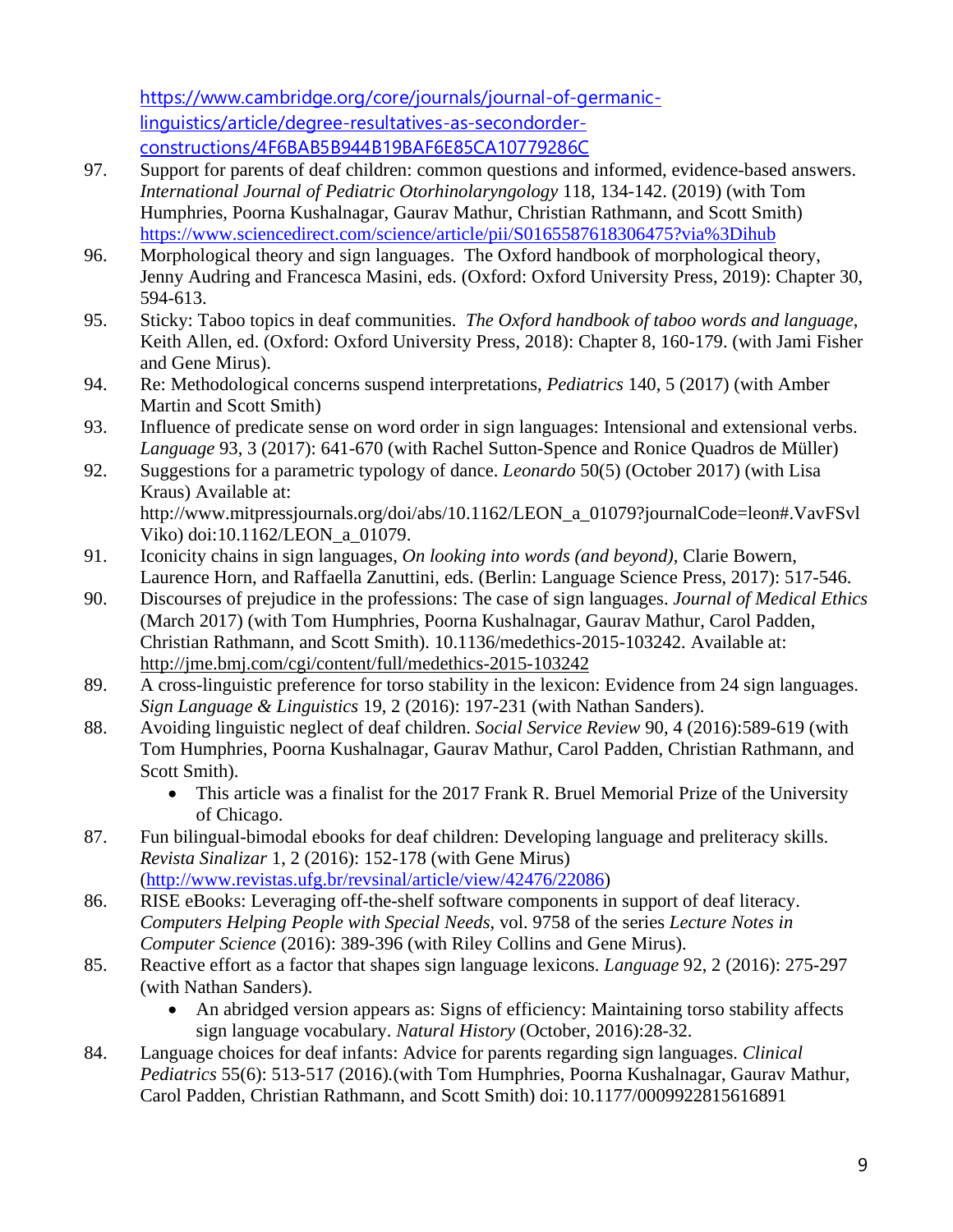83. Fun and language interaction: Bilingual-bimodal ebooks. Presented at ICED 2015, Athens, Greece. Published in ICED Proceedings. *Journal of Deaf Studies and Deaf Education*. (with Gene Mirus)

[http://deaf.elemedu.upatras.gr/images/Proceedings/FUN%20AND%20LANGUAGE%20INTER](http://deaf.elemedu.upatras.gr/images/Proceedings/FUN%20AND%20LANGUAGE%20INTERACTION-%20BILINGUAL-BIMODAL%20EBOOKS.pdf) [ACTION-%20BILINGUAL-BIMODAL%20EBOOKS.pdf](http://deaf.elemedu.upatras.gr/images/Proceedings/FUN%20AND%20LANGUAGE%20INTERACTION-%20BILINGUAL-BIMODAL%20EBOOKS.pdf)

- 82. Shared reading activities: A recommendation for deaf children. *Global Journal of Special Education and Services* (published online 31 July 2015) (with Gene Mirus), available: http://www.globalscienceresearchjournals.org/gjses/shared-reading-activities-a-recommendationfor-deaf-children
- 81. Ethics Rounds: Should all deaf children learn sign language? *Pediatrics* (published online 15 June 2015) (with Nancy Mellon, John Niparko, Christian Rathmann, Gaurav Mathur, Tom Humphries, Theresa Handley, Sascha Scrambler, and John Lantos). *Pediatrics*. doi: 10.1542/peds.2014-1632.
- 80. What medical education can do to ensure robust language development in deaf children, *Medical Science Educator* 24(4) (October 2014) (with Tom Humphries, Poorna Kushalnagar, Gaurav Mathur, Carol Padden, Robert Pollard, Christian Rathmann, and Scott Smith). Available at: [http://link.springer.com/article/10.1007/s40670-014-0073-7](http://www.springer.com/-/1/1e68d21412954b8586e0675f342388d3)
- 79. A Magic Touch: Deaf Gain and the benefits of tactile sensation, *Deaf Gain: Re-imagining human diversity*. H-Dirksen Bauman and Joseph Murray, eds. (Minneapolis: University of Minnesota Press, 2014): 211-232.
- 78. Ensuring language acquisition for deaf children: What linguists can do. *Language* 90, 2 (2014): e31-e52. (with Tom Humphries, Poorna Kushalnagar, Gaurav Mathur, Carol Padden, and Christian Rathmann).<http://muse.jhu.edu/journals/language/v090/90.2.humphries.html>
	- reprinted in German translation as Sprache und Sprachpolitik, Den Spracherwerb gehörloser Kinder sichern: Was Sprachwissenschaftler tun können, *Zeitschrift für Sprache und Kultur Gehörloser* 98 (2014): 446-465)
	- Summarized in Catalan and Catalan Sign Language, and in Spanish and Spanish Sign Language at<http://parles.upf.edu/ca/content/recursos>
	- reprinted in Japanese translation done by the Meisei Gakuen School for the Deaf in Tokyo: http://www.meiseigakuen.ed.jp/top/language/index.html
- 77. Order of the major constituents in sign languages; Implications for all language, *Frontiers in Psychology* (2014) 5, 36 (with Rachel Sutton-Spence). Available at: https://www.frontiersin.org/articles/10.3389/fpsyg.2014.00376/full
- 76. A drive for articulatory ease in spoken and sign languages. *Language* 90, 2 (2014): 424-456 (with Nathan Sanders and Becky Wright), <http://muse.jhu.edu/journals/language/v090/90.2.napoli.html>
- 75. Bilingualism: A pearl to overcome certain perils of cochlear implants, *Journal of Medical Speech-Language Pathology* 21, 2 (2014): 107-125 (with Tom Humphries, Poorna Kushalnagar, Gaurav Mathur, Carol Padden, Christian Rathmann, and Scott Smith) PMCID: PMC4237221
- 74. The right to Language, *Law, Medicine & Ethics* 41, 4(2013): 872-884. PMCID: PMC4117351(with Tom Humphries, Raja Kushalnagar, Gaurav Mathur, Carol Padden, Christian Rathmann, and Scott Smith) available at: <https://www.ncbi.nlm.nih.gov/pmc/articles/PMC4117351/>
- 73. How much can classifiers be analogous to their referents? *Gesture* 13, 1(2013): 1-27. (with Rachel Sutton-Spence).
- 72. Bleached taboo-term predicates in American Sign Language, *Lingua* 123 (2013): 148-167. (with Gene Mirus and Jami Fisher).
- 71. Deaf jokes and sign language humor, *HUMOR: International Journal of Humor Research* 25, 3 (2012): 311-337. (with Rachel Sutton-Spence).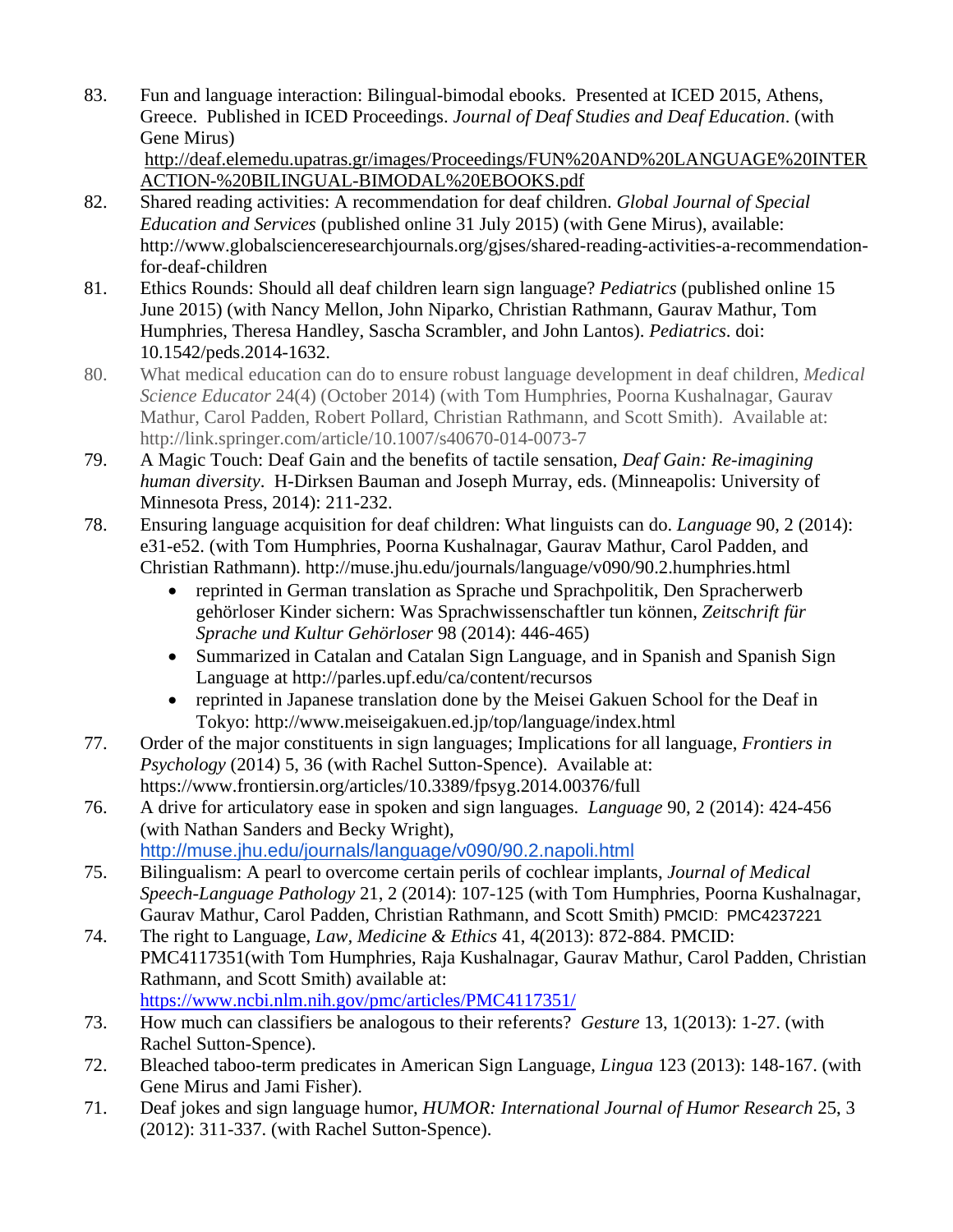- 70. Taboo expressions in American Sign Language, *Lingua* 122 (2012): 1004-1020. (with Gene Mirus and Jami Fisher).
- 69. Do animals use language?, *The 5 minute linguist: Bite-sized essays on language and languages*, 2<sup>nd</sup> edition (revised article). Rick Rickerson and Barry Hilton, eds. (London: Equinox Publishing Ltd., 2012): 72-76. Reprinted in *Nyushi Mondai Seikai, vol. 1* (Tokyo: Obunsha Co., Ltd., 2013)
- 68. Cochlear implants and the right to language: Ethical considerations, ideal situation, and practical measures toward reaching the ideal, *Cochlear Implant Research Updates*, C. Umat and R. A. Tange, eds. InTech (2012, ISBN 978-953-51-0582-4). (with Tom Humphries, Poorna Kushalnagar, Gaurav Mathur, Carol Padden, Christian Rathmann, and Scott Smith). Available at [http://cdn.intechopen.com/pdfs/36348/InTech-](http://cdn.intechopen.com/pdfs/36348/InTech-Cochlear_implants_and_the_right_to_language_ethical_considerations_the_ideal_situation_and_practical_measures_toward_reaching_the_ideal.pdf)Cochlear implants and the right to language ethical considerations the ideal situation and [practical\\_measures\\_toward\\_reaching\\_the\\_ideal.pdf](http://cdn.intechopen.com/pdfs/36348/InTech-Cochlear_implants_and_the_right_to_language_ethical_considerations_the_ideal_situation_and_practical_measures_toward_reaching_the_ideal.pdf)
	- Reprinted in 2015 in *Ashgate Library of Essays on the Ethics of Emerging Technologies*, Farnam, UK: Ashgate Publishing, Ltd.
- 67. Language acquisition for deaf children: Reducing the harms of zero tolerance to the use of alternative approaches, *Harm Reduction Journal* 9: 16 (2012). (with Tom Humphries, Poorna Kushalnagar, Gaurav Mathur, Carol Padden, Christian Rathmann, and Scott Smith). Available at:<http://www.harmreductionjournal.com/content/9/1/16>

Reprinted in *The Endeavor for the American Society of Deaf Children* spring/summer 2012. German translation: Spracherwerb für gehörlose Kinder: Minderung der durch fehlende Toleranz entstehenden Schäden – hin zum Einsatz alternativer Ansätze, *Das Zeichen* 26: 91 (2012) – S. 334–347. Also available on ScienceOpen:

https://www.scienceopen.com/document/vid/95e1ae35-fd10-490f-87bc-971879f41ca9

- 66. The language needs of deaf and hard-of-hearing infants and children: Information for spiritual leaders and communities, *Journal of Religion, Disability & Health* 15 (2011): 272-295*.* (with Teresa Blankmeyer Burke, Poorna Kushalnagar, Gaurav Mathur, Christian Rathmann, and Kirk VanGilder).
- 65. Why go around the Deaf world, *Deaf around the world: The impact of language*, G. Mathur and D.J. Napoli, eds. (Oxford: Oxford U. Press, 2010): 3-15. (with Gaurav Mathur).
- 64. Sign language humor, human singularities, and the origins of language, *Deaf around the world: The impact of language*, G. Mathur and D.J. Napoli, eds. (Oxford: Oxford U. Press, 2010): 231- 250. (with Rachel Sutton-Spence).
- 63. Limitations on simultaneity in sign language, *Language* 86, 3 (2010): 647-662. (with Rachel Sutton-Spence).
- 62. Infants and children with hearing loss need early language access, *Journal of Clinical Ethics* 21, 2 (2010): 143-154, (with Poorna Kushalnagar, Gaurav Mathur, Christopher J. Moreland, Wendy Osterling, Carol Padden, and Christian Rathmann).
- 61. Anthropomorphism in sign languages: A look at poetry and storytelling with a focus on British Sign Language, *Sign Language Studies* 10, 4 (2010): 442-475. (with Rachel Sutton-Spence). (reprinted in German translation as Anthropomorphismus in Gebärdensprachen am Beispiel von Geschichten und Poesie: Eine Untersuchung mit dem Fokus auf Britischer Gebärdensprache, *Zeitschrift für Sprache und Kultur Gehörloser* 90 (2012): 140-159).
- 60. The grammatical versatility of taboo-terms, *Studies in Linguistics* 33, 3 (2009): 612-643. (with Jack Hoeksema).
- 59. Just for the hell of it: A comparison of two taboo-term constructions, *Journal of Linguistics* 44, 2 (2008): 347-378. (with Jack Hoeksema).
- 58. Energy and symmetry in language and yoga, *Leonardo* 41, 4 (2008): 333-338. (with Sally Hess).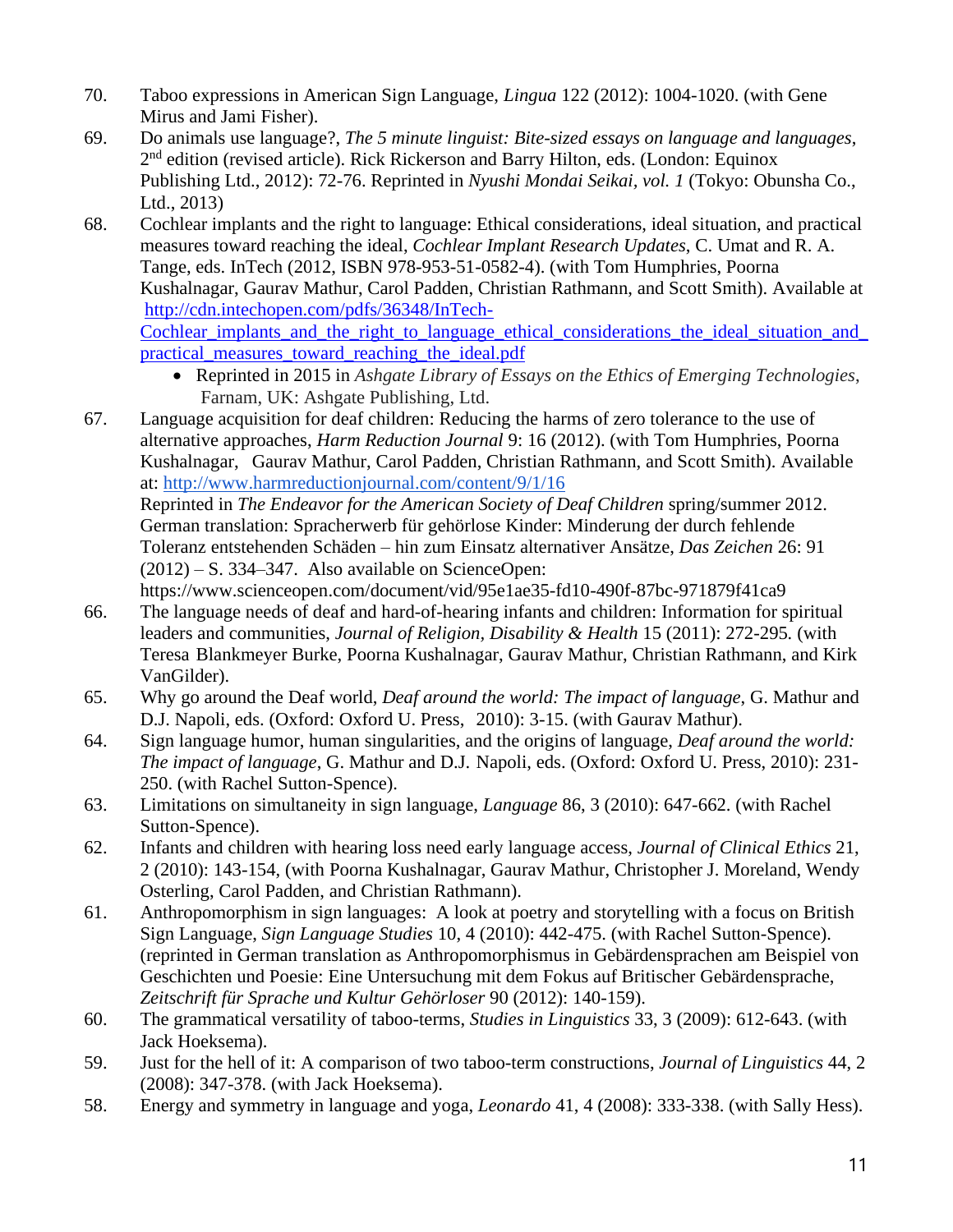- 57. A bilingual approach to reading, *Signs and voices: Deaf matters in language, arts, and identity*, D. DeLuca, K. Lindgren, and D.J. Napoli, eds. (Washington, DC: Gallaudet U. Press, 2008): 150-159. (with Doreen DeLuca).
- 56. Societal responsibility and linguistic rights: the case of deaf children, *Journal of Research in Education* 17 (2007): 41-53. (with Shannon Allen and Doreen DeLuca).
- 55. Do animals use language?, *The 5 minute linguist: Bite-sized essays on language and languages*, Rick Rickerson and Barry Hilton, eds. (London: Equinox Publishing Ltd., 2006): 62-66.
- 54. Linguistics as a tool in teaching fiction writing, *Language in the schools,* Kristin Denham and Anne Lobeck, eds. (Hillsdale, NJ: Lawrence Erlbaum, 2005): 209-222.
- 53. Morpheme structure constraints on two-handed signs in American Sign Language: Notions of symmetry, *Sign Language and Linguistics* 6, 2 (2003): 123-205. (with Jeff Wu).
- 52. Exploitation of morphological possibilities in signed languages: Comparison of American Sign Language with English, *Sign Language and Linguistics* 3, 1 (2000): 3-58. (with Ted Fernald).
- 51. Hand en Mond: Tong en Nagel: Een Vergelijking van de Morfologische Mogelijkheden van ASL en Gesproken Talen, *Taalkundig 2* 26, 4 (1996): 213-231. (with Ted Fernald).
- 50. An OT account of Italian codas, *Proceedings of ESCOL 1995*, Marek Przezdziecki and Lindsay Whaley, eds. (Ithaca: Cornell U. Press, 1996): 212-223. (with Naomi Nagy).
- 49. On root structure and the destiny of the Latin second conjugation, *Folia Linguistica Historica XVI* (1996): 97-113. (with Stuart Davis).
- 48. Evaluative affixes in Italian, *Yearbook of Morphology 1994* (Dordrecht: Kluwer Academic Publishers, 1995): 151-178. (with Bill Reynolds).
- 47. The Verbal component in Italian compounds, *Contemporary research in Romance linguistics:*
- 46. Resultatives, *The Encyclopedia of Language and Linguistics* 7, R. E Asher and J.M. Simpson, eds. (United Kingdom: Pergamon Press and Aberdeen U. Press, 1994): 3562-3566. reprinted in *Concise Encyclopedia of Grammatical Categories* (United Kingdom: Elsevier Science, 1999).
- 45. Paratactic and subordinative *so*, *Journal of Linguistics* 29 (1993): 291-314. (with Jack Hoeksema).
- 44. The double-object construction, domain asymmetries, and linear precedence, *Linguistics* 30 (1992): 837-871.
- 43. Secondary resultative predicates in Italian, *Journal of Linguistics* 28, 1 (1992): 53-90.
- 42. Phonological factors of conjugation class shift in the Romance languages, *Twenty- Fifth Anniversary Volume* (Bloomington, IN: Indiana U. Linguistics Club, 1992): 1-12. (with Stuart Davis).
- 41. The tonal system of Chinese regulated verse, *Journal of Chinese Linguistics* 19 (1991): 243- 293. reprinted with slight revisions in *Annali Lettere* II, 2 (Università di Ferrara, Italy, 2007), available at http://eprints.unife.it/annali/lettere *Papers from the LSRL XXII*, Jon Amastae, Grant Goodall, Mario Montalbetti, and Marianne Phinney, eds. (Philadelphia: John Benjamins, 1995): 367-381. (with Irene Vogel).
- 40. Phonetics and phonology: An extended syllabus prepared for the New Liberal Arts (1990). A 29 page description of how we teach phonetics and phonology at Swarthmore College, with explanations of how and why one might want to teach both articulatory and acoustic phonetics and descriptions of the use of the phonetics lab. It's circulated by the New Liberal Arts Program of the Alfred P. Sloan Foundation through SUNY at Stony Brook, NY as part of their effort to bring technology into courses that attract humanities students.
- 39. The conjugations of Italian, *Italica* 67, 4 (1990): 479-502. (with Irene Vogel).
- 38. A condition on circular chains: A restatement of i-within-i, *Journal of Linguistics* 26 (1990): 403-424. (with Jack Hoeksema).
- 37. The destiny of Latin second conjugation infinitives in Romance, *Probus* 2, 2 (1990): 125-168. (with Stuart Davis).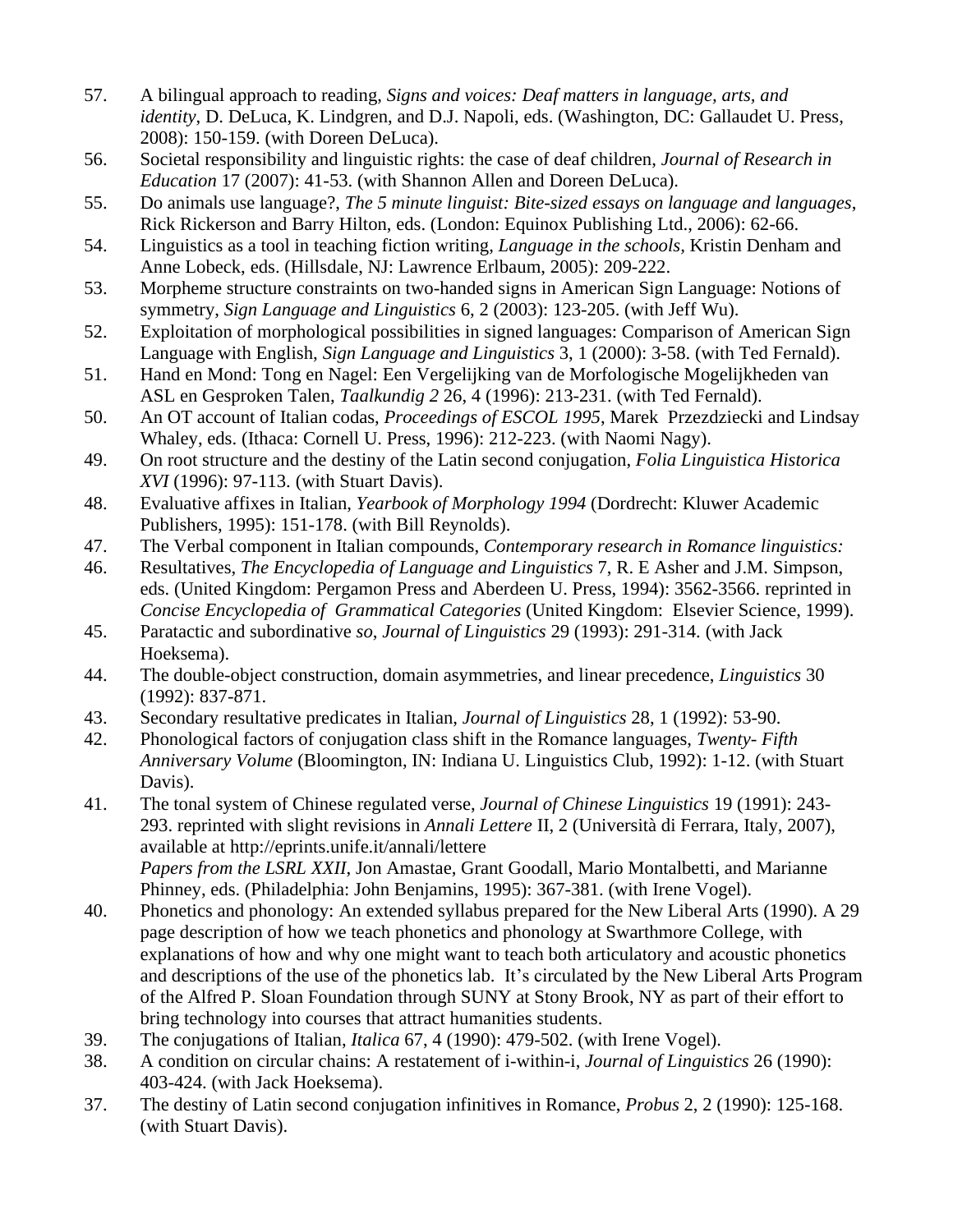- 36. What is wrong and what is right about i-within-i, *CLS* 25 (1989): 315-327. (with Jack Hoeksema).
- 35. A metrical grid analysis of Chinese regulated verse, *Penn Review of Linguistics* 13 (1989): 23- 37.
- 34. Review Article on *Italian syntax* by Luigi Burzio (Dordrecht: Reidel, 1986) in *Language* 64, 1 (1988): 130-142.
- 33. Subjects and external arguments/clauses and non-clauses, *Linguistics and Philosophy* 11 (1988): 323-354.
- 32. On predication and identity within NPs, Advances in Romance Linguistics: Papers of the  $16<sup>th</sup>$ Symposium in 1986, David Birdsong and Jean-Pierre Montreuil, eds. (Dordrecht: Foris, 1988): 289-318.
- 31. A correspondence rule in Robert Frost's poetry and its significance for metrical theory, *Language and Style* 20, 4 (1987): 371-383.
- 30. Stress in second conjugation infinitives in Italian, *Italica* 64, 3 (1987): 477-98. (with Stuart Davis and Linda Manganaro).
- 29. Inflected prepositions in Italian, *Phonology Yearbook* 4 (1987): 195-209. (with Joel Nevis).
- 28. Comparative structures in Italian, *Language* 62, 3 (1986): 622-53. (with Marina Nespor).
- 27. Verb phrase deletion in English: A base generated analysis, *Journal of Linguistics* 21, 2 (1985): 281-319.
- 26. Complementation in Italian: Phonetically null vs. totally absent complements, *Language* 61, 1 (1985): 73-94.
- 25. [Review Article of](../../../../../../Donna%20Jo/Dropbox/W%20files%20-%20HOME/linguistics/vita%20type%20stuff/ling%20articles/reviewofContreras.pdf) *Proceedings of the Tenth Anniversary Symposium on Romance Linguistics*, Heles Contreras and Jurgen Klausenburger, eds., published as *Papers in Romance*, supplement II, vol. 3. (Seattle: U. of Washington, l981) in *Romance Philology* XXXVIII, 1 1984): 72-83.
- 24. Comparative ellipsis: A phrase structure analysis, *Linguistic Inquiry* 14, 4 (1983): 675-94.
- 23. Missing complement sentences in English: A base analysis of null complement anaphora, *Linguistic Analysis* 12,1 (1983): 1-28.
- 22. Review Article of *Binding and Filtering*, Frank Heny, ed. (Cambridge, MA: M.I.T Press, 1981) in *Language* 59, 2 (1983): 360-372.
- 21. Comparative *rather*, *Journal of Linguistics* 18, 1. (1982): 137-165. (with Thomas Dieterich).
- 20. Initial material deletion in English, *Glossa: An International Journal of Linguistics* 16, 1(1982): 85-111.
- 19. Semantic interpretation vs. lexical governance: Clitic climbing in Italian, *Language* 57, 4 (1981): 841-887.
- 18. Subject pronouns: The pronominal system of Italian versus French, *Papers from the Seventeenth Regional Meeting: Chicago Linguistic Society*, A. Hendrick et al., eds. (Chicago: CLS, 1981): 249-276.
- 17. [The syntax of word-initial consonant gemination in Italian,](../../../../../../Donna%20Jo/Dropbox/W%20files%20-%20HOME/linguistics/vita%20type%20stuff/ling%20%0aarticles/syntaxwordinitialCgemination#0) *Language* 55, 4 (1979): 812-41. (with Marina Nespor).
- 16. Modal *da* with *avere*, *Journal of Italian Linguistics* l (1979): 203-28. (with Vincenzo Lo Cascio).
- 15. Reflexivization across clause boundaries in Italian, *Journal of Linguistics* 15, l (1979): 1-28.
- 14. On the progress of women in linguistics, *National Council of Administrative Women in Education News*. (Arlington, VA: NCAWE, 1978).
- 13. The metrics of Italian nursery rhymes, *Language and Style* XI, l (1978): 40-58.
- 12. Definites in 'there' sentences, *Language* 54, 2 (1978): 300-13. (with Emily Rando).
- 11. A look at some adverbs and prepositions in Italian: Evidence for syntactic analogy, *Montreal working papers in linguistics* 10. (Montreal: McGill U., 1978): 191-218.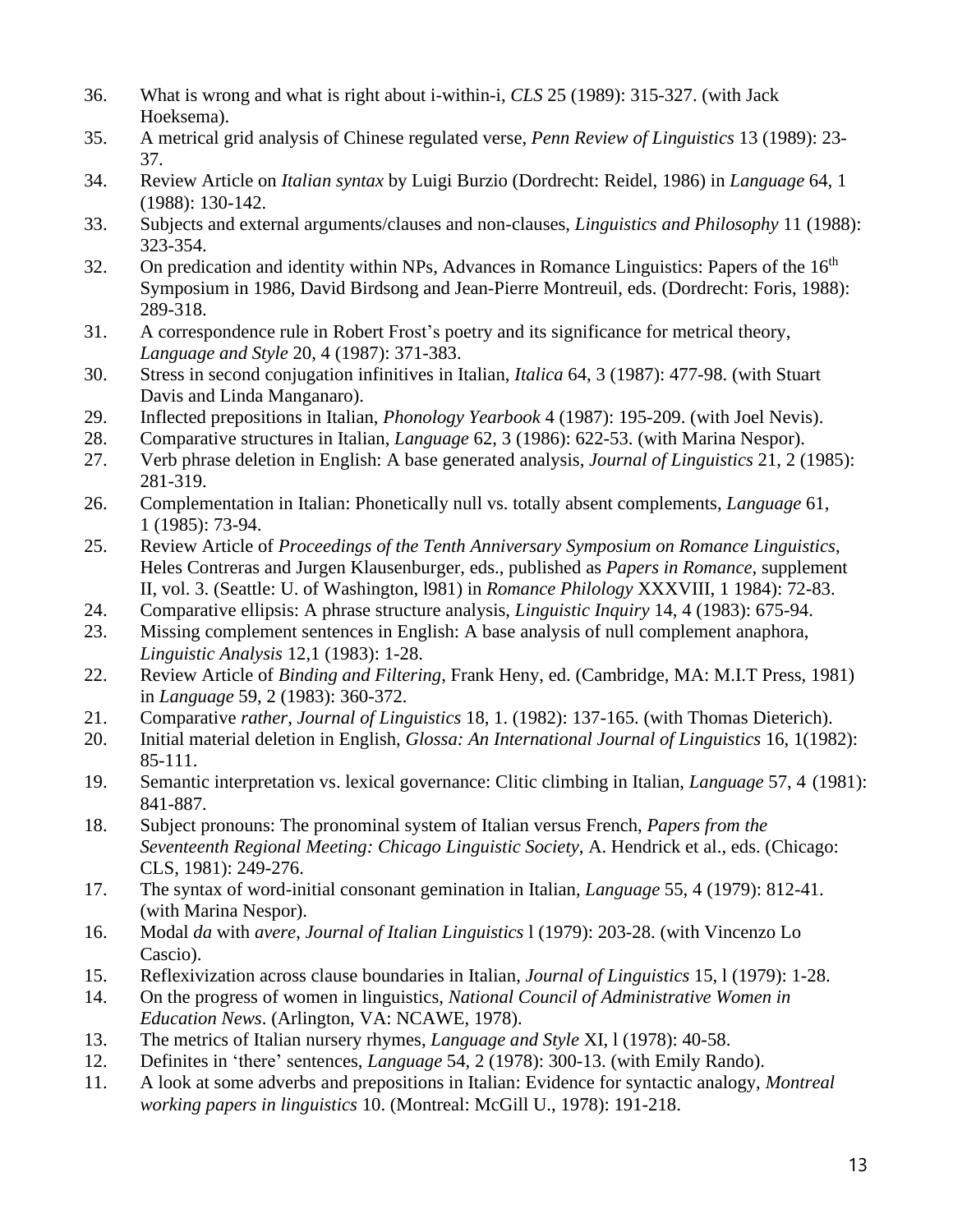- 10. Variations on relative clauses in Italian, *Studies in language variation*, Ralph W. Fasold and Roger W. Shuy, eds. (Washington, DC: Georgetown U. Press, 1977): 37-50.
- 9. At least two si's, *Italian Linguistics* 2 (1976): 123-48.
- 8. Infinitival relatives in Italian, *Current studies in Romance linguistics*, Marta Lujan and Fritz Hensey, eds. (Washington, DC: Georgetown U. Press, 1976): 300-29.
- 7. Negatives in comparatives, *Language* 52, 4 (1976): 811-838. (with Marina Nespor). An earlier version appears as: "Superfically illogical 'non': negatives in comparatives," in *Studies in Romance Linguistics*, M. P. Hagiwara, ed. (Rowley, MA: Newbury House, 1977): 61-95. A translation of the later version appears as "Negazioni nelle comparative," in *La grammatica: aspetti teorici e didattici*, Federico Albano Leoni and M. Rosaria Pigliasco, eds. (Rome: Bulzoni, 1979): 367-400
- 6. A note on synalepha and stress maxima, *Poetics* (1975): 401-410.
- 5. A global agreement phenomenon, *Linguistic Inquiry* VI, 3 (1975): 413-435.
- 4. Consistency, *Language* 51, 4 (1975): 831-844.
- 3. Una breve analisi dei verbi modali *potere* e *dovere*, *Fenomeni morfologici e sintattici nell'italiano contemporaneo*, Mario Medici and Antonella Sangregorio, eds. (Rome: Bulzoni, 1974): 233-240.
- 2. In chaos or inchoative?: An analysis of inchoatives in modern standard Italian, *Linguistic studies in Romance languages*, Joe Campbell et al., eds. (Washington, DC: Georgetown .U. Press, 1974): 219-236.
- 1. The no-crossing filter, *Papers from the Tenth Regional Meeting: Chicago Linguistic Society*, Michael W. La Galy et al., eds. (Chicago: Chicago Linguistic Society, 1974): 482-491.

#### **Publications in Linguistics: Reviews and Book Notices (I no longer do these – so any recent ones are simply because the books were too good to pass up.)**

- 42. Review of *Introducing Sign Language Literature: Folklore and Creativity,* Rachel Sutton-Spence and Michiko Kaneko. (London: Palgrave Macmillan, 2016), in *Sign Language Studies* 17, 4 (2017): 516-519.
- 41. Review of *Current Directions in Turkish Sign Language Research,* Engin Arik (ed.). (Newcastle upon Tyne: Cambridge Scholars Publishing, 2013), in *Sign Language & Linguistics* 18 (2015): 135-141.
- 40. Review of *Sign languages*, Diane Brentari (ed). (Cambridge: Cambridge U. Press, 2010), in *Language* 87 (2011): 890-894.
- 39. Review of *The Romance languages*, Rebecca Posner. (Cambridge: Cambridge U. Press, 1996), in *Journal of Linguistics* 34 (1998): 299-305.
- 38. Review of *Issues and theory in Romance linguistics*, Michael Mazzola, ed. (Washington, DC: Georgetown U. Press, 1994), in *Journal of Linguistics* 31, 2 (1995).
- 37. Book Notice on *The function of verb prefixes in Southwestern Otomi*, Henrietta Andrews. (Arlington, TX: The Summer Institute of Linguistics and the University of Texas at Arlington, 1993), in *Language* 70, 4 (1994): 848-849.
- 36. Book Notice on *Linguistic perspectives on the Romance languages*, William Ashby, Marianne Mithun, Giorgio Perissinotto, and Eduardo Raposo, eds. [= *Current issues in linguistic theory*  103]. (Amsterdam & Philadelphia: John Benjamins, 1993), in *Language* 70, 3 (1994): 593-594.
- 35. Review of *Interactive morphonology: Metaphony in Italy,* Martin Maiden. (London: Routledge, 1991), in *Forum Italicum* 28 (1994): 195-196.
- 34. Book Notice on *Structure de la phrase et théorie du liage*, Hans-Georg Obenauer and Anne Zribi-Hertz, eds. (Paris: Presses Universitaires de Vincennes, 1992), in *Language* 69, 4 (1993): 869-870.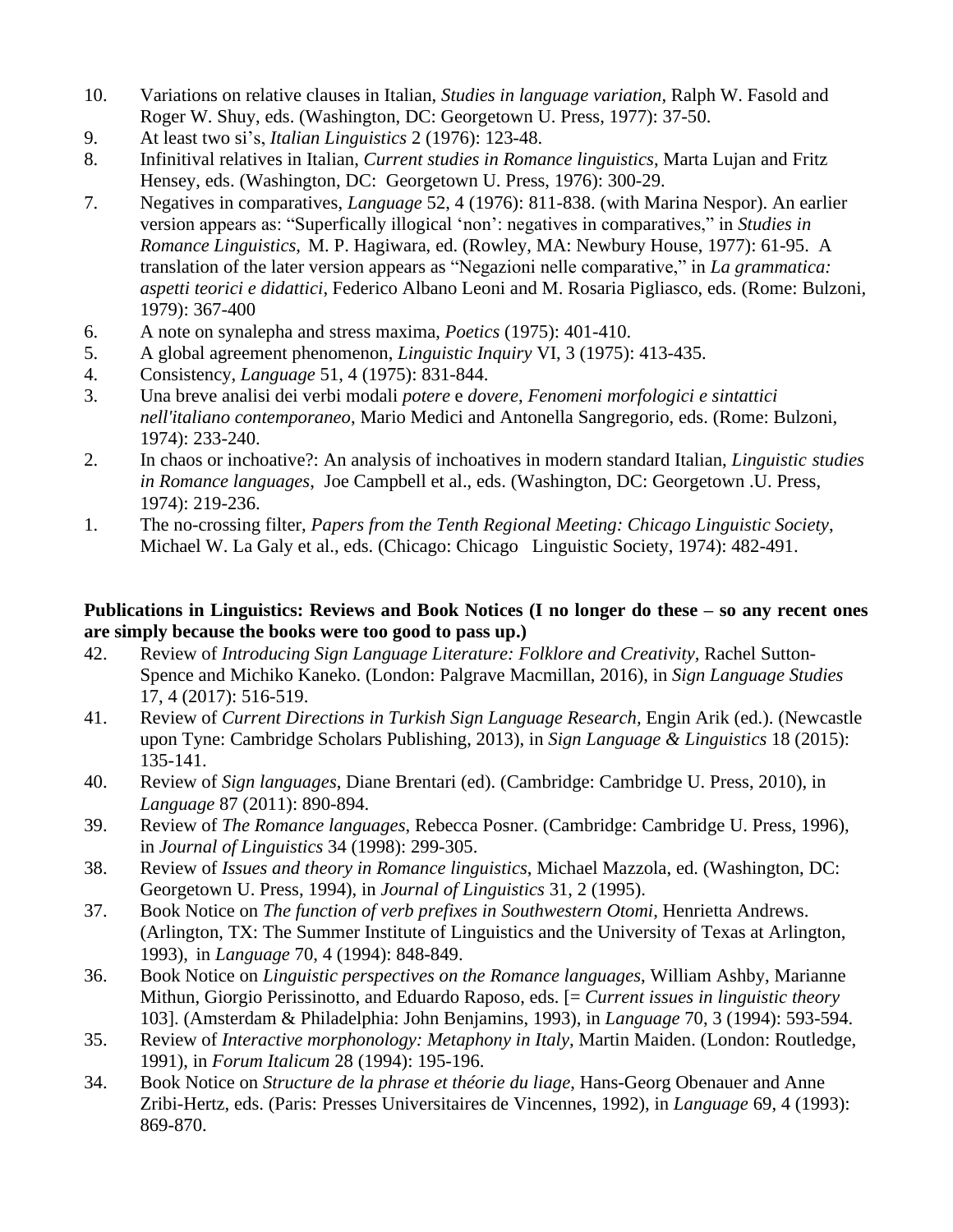- 33. Book Notice on *Syntax and semantics: syntax and the lexicon*, vol. 26, TimStowell and Eric Wehrli, eds. (San Diego: Academic Press, 1992), in *Language* 69, 4 (1993): 876-877.
- 32. Book Notice on *Mémoires de la societé neophilologique de Helsinki: But, Only, Just, Focusing adverbial change in Modern English 1500-1900*, Terttu Nevalainen. (Helsinki: Societé ophilologique, 1991), in *Language* 69, 3 (1993): 631-632.
- 11. Review of *Levels of syntactic representation*, Robert May and Jan Koster, eds. [= *Studies in generative grammar* 10], (Dordrecht, The Netherlands and Cinnaminson, N.J.: Foris,1981), in *Language* 60, 3 (1984): 605-606.
- 12. Review of *Lexical-Functional Grammar*, George M. Horn. (Amsterdam: Mouton Publishers, 1983), in *Language* 61, 1 (1985): 180-182.
- 13. Book Notice about *The be + past participle construction in spoken English, with special emphasis on the passive*, Sylviane Granger. (Amsterdam and New York: North-Holland, 1983), in *Language* 61, 1 (1985): 218-219.
- 14. Book Notice about *Agreement and anaphora: A Study of the role of pronouns in syntax and discourse*, Peter Bosch. (NY: Academic Press, 1983), in *Language* 61, 3 (1985): 679-680.
- 15. Review of *La sintassi dell'infinito in italiano moderno. 2 vols. Études romanes de l'Université de Copenhague* [= *Revue romane*, suppl. 27], Gunver Skytte. (Copenhagen: Munksgaards Forlag, 1983), in *Romance Philology* XXXIX, 2 (1985): 249-250.
- 16. Book Notice about *Il dialetto lucano di Calvello*, Joseph Gioscio. (Stuttgart: Franz Steiner Verlag Weisbaden GmbH, 1985), in *Language* 62, 3 (1986): 719-721.
- 17. Book Notice about *French liaison and linguistic theory*, Jurgen Klausenburger. (Stuttgart: Franz Steiner Verlag Weisbaden GmbH, 1984), in *Language* 62, 3 (1986): 721-722.
- 18. Review of *Word grammar*, Richard Hudson. (Great Britain: Basil Blackwell, 1984), in *Journal of Linguistics* 22 (1986): 187-194.
- 19. Book Notice about *Selected papers from the XIIIth Linguistic Symposium on Romance Languages*, Larry King and Catherine Maley, eds. [= *Amsterdam studies in the theory and history of linguistic science, IV: Current issues in linguistic theory*, 36]. (Amsterdam and Philadelphia: Benjamins, 1985), in *Language* 63,1 (1987): 183-184.
- 20. Book Notice about *X-bar Grammar: Attribution and predication in Dutch,* Frank C. van Gestel. (Dordrecht: Foris, 1986), in *Language* 63, 4 (1987): 916-917.
- 21. Book Notice about *Everyday magic: Child languages in Canadian literature*, Laurie Ricou. (Vancouver: U. of British Columbia Press, 1987), in *Language* 65, 1 (1989): 190-192.
- 22. Book Notice about *Les predicats nominaux en français: Les phrases simples à verb support*, Jacqueline Giry-Schneider. (Geneve-Paris: Librairie Droz, 1987), in *Languag*e 65, 2 (1989): 428-429.
- 23. Book Notice about *Ins and outs of predication*, Johan van der Auwera and Louis Goossens, eds. (Dordrecht: Foris, 1987), in *Language* 65, 3 (1989): 680-681.
- 24. Book Notice about *Encouraging early literacy: An integrated approach to reading and writing in K-3,* Judith Schwartz. (Portsmouth, NH: Heinemann Educational Books, Inc., 1988), in *Language* 65, 3 (1989): 678.
- 25. Book Notice about *Anaphoric relations in English and French: A discourse perspective*, Francis Cornish. (London: Croom Helm, 1986), in *Language* 65, 4 (1989): 881-882.
- 26. Book Notice about *I composti nominali latini*, Renato Oniga. (Bologna: Patron Editore, 1988), in *Language* 66, 3 (1990): 648.
- 27. Book Notice about *Noun + Verb compounding in Western Romance,* Kathryn Klingebiel. (Berkeley: U. of California Press, 1989), in *Language* 66, 4 (1990): 783-784.
- 28. Book Notice about *Current issues in linguistic theory 60: Studies in Romance linguistics*, Carl Kirschner and Janet DeCesaris, eds. (Amsterdam: John Benjamins, 1989), in *Language* 67, 1 (1991): 182-183.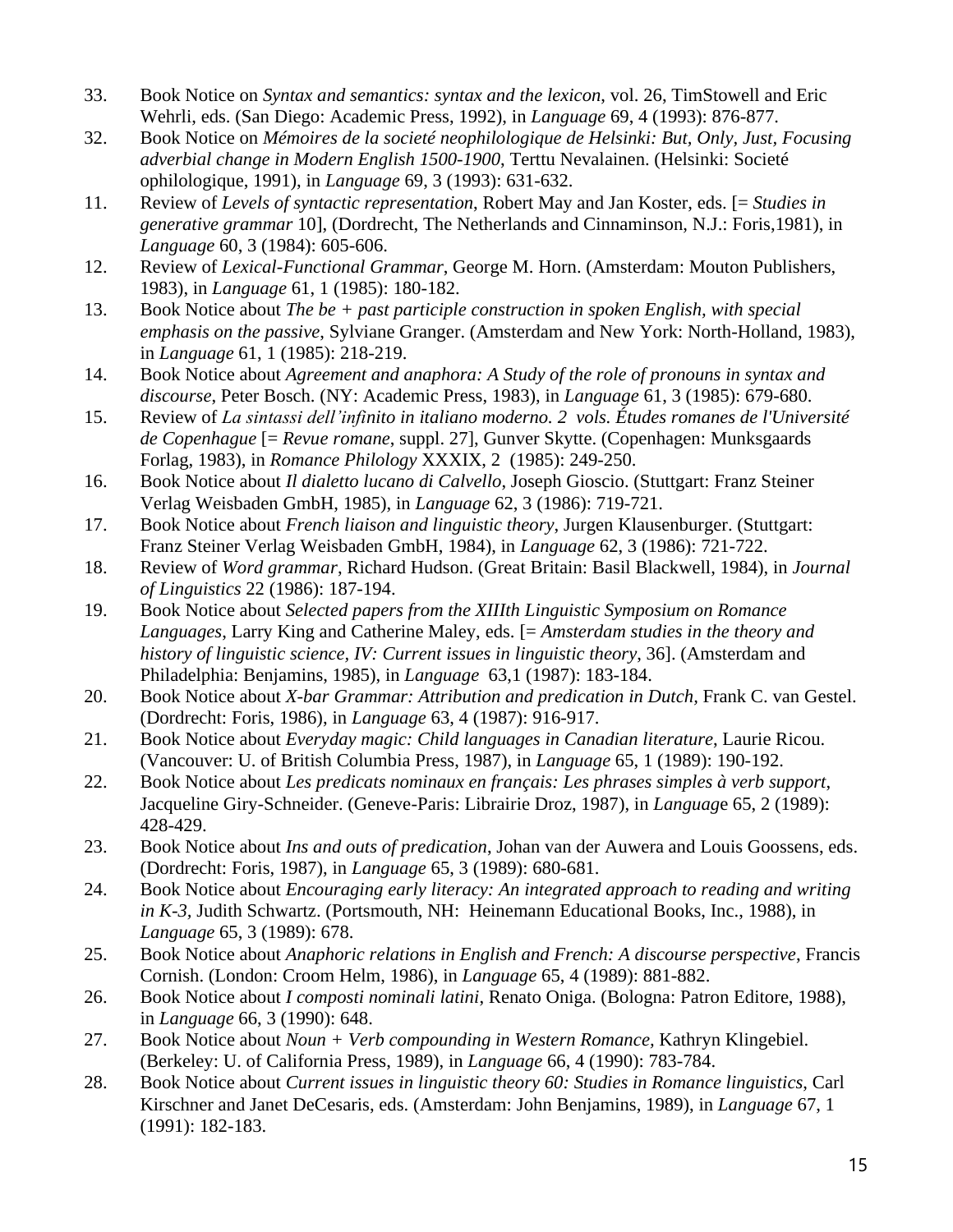- 29. Review of *The syntactic recoverability of null arguments,* Yves Roberge. (Kingston and Montreal: McGill-Queen's U. Press, 1990), in *Language* 67, 3 (1991): 636-640.
- 30. Review of *The syntax of noun phrases,* Alessandra Giorgi and Giuseppe Longobardi. (Cambridge: Cambridge U. Press, 1991), in *Studies in Language* 16, 1 (1992): 201-205.
- 31. Review of *Principles and parameters in comparative grammar*, Robert Freidin, ed. (Cambridge, MA: MIT Press, 1991), in *Journal of Linguistics* 28, 2 (1992): 538-542.
- 10. Book Notice about *Theory of markedness in generative grammar: Proceedings of the 1979 GLOW conference*, Adriana Belletti et al., eds. [= *Studi di lettere, storia e filosofia*, 33], (Pisa: Scuola Normale Superiore, 1981), in *Language* 60, 2 (1984): 449-450.
- 9. Review of *Towards an integrated analysis of comparatives*, Lars Hellan. (Tubingen: Gunter Narr Verlag, 1981), in *Language* 60, 1 (1984): 148-149.
- 8. Review of *Journal of Italian Linguistics 5, 1/2, The Extended Standard Theory and Italian syntax*, Giorgio Graffi, ed. (1980), in *Romance Philology* XXXVII, 1 (1983): 116-119.
- 7. Book Notice about *Studies in Language Companion Serie*s 7*, Possibilities and limitations of pragmatics*, Herman Parret, Marina Sbis, and Jef Verschueren, eds. (Amsterdam: John Benjamins, 1981), in *Language* 59, 2 (1983): 464.
- 6. Book Notice about *Linguistics in the Netherlands 1980* and *Linguistics in the Netherlands 1981*, Saskia Daalder and Marinel Gerritsen, eds. (Amsterdam: North-Holland Publishing Co., 1980 and 1981), in *Language* 59, 1 (1983): 225-226.
- 5. Review of *Issues in Italian Syntax*, Luigi Rizzi. (Dordrecht, The Netherlands, and Cinnaminson, N.J.: Foris, 1982), in *Language* 54, 3 (1983): 663-665.
- 4. Review of *Sul Parlato*, Rosanna Sornicola. (Bologna, Italy: Il Mulino, 1981), in *Romance Philology* XXXVI 3 (1983): 449-452.
- 3. Review of *Issues in language: Studies in honor of Robert Di Pietro presented to him by his students*, Marcel Danesi, ed. (Lake Bluff, Ill.: Jupiter Press, 1981), in *Forum Linguisticum* VII, 2 (1982): 182-184.
- 2. Review of *Linguistic theory in America: The first quarter-century of Transformational Generative Grammar*, Frederick J. Newmeyer. (NY: Academic Press, 1980), in *Language* 57, 2 (1981): 456-459.
- 1. Review of *Passive and impersonal sentences*, Vincenzo Lo Cascio, ed., published as *Italian Linguistics* l (1976), in *Language* 53, 2 (1977): 442-445.

### **Publications in Fiction: Picture Books, Children's and Young Adult Novels**

See www.donnajonapoli.com for complete list.

## **Major Awards in Creative Writing in general**

- 1995 Summer fellowship from the American Association of University Women for research pursuant to writing fiction.
- 1995 Grant to Individual Women Artists from the Leeway Foundation for excellence in fiction.
- 1998 Drexel University/Free Library of Philadelphia Children's Literature Citation.
- 2007 Literary Lights for Children Award from the Boston Public Library.

## **Awards for particular fiction books National:**

Golden Kite Award for STONES IN WATER, and Golden Kite Honor Book Award for BREATH

 Sydney Taylor Award from the National Association of Jewish Libraries for STONES IN WATER, for STORM, and Sydney Taylor Honor Book Award for THE KING OF MULBERRY STREET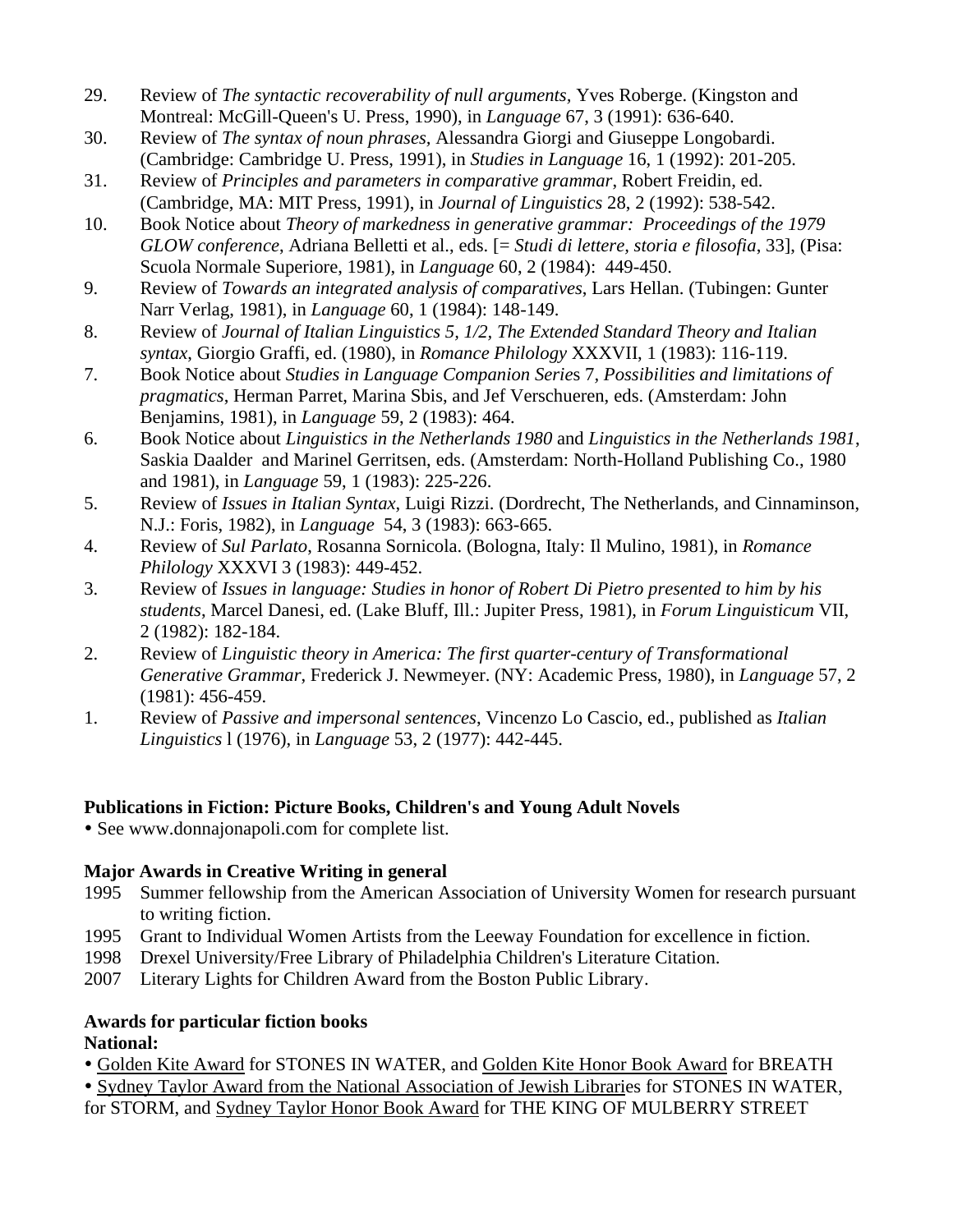- Parents' Choice Gold Medal Award for ALLIGATOR BAYOU, and Parents' Choice Silver Medal Award for NORTH, and for THE KING OF MULBERRY STREET
- Anne Izard's Storytellers' Choice Award for MAMA MITI
- Frances and Wesley Bock Book Award for MAMA MITI

### **State:**

- Jerry Weiss Award of the New Jersey Reading Association for THE PRINCE OF THE POND
- Carolyn W. Field Honor Book award from the Pennsylvania Library Association for STONES IN
- WATER, for BEAST, for SPINNERS, and for FIRE IN THE HILLS
- Kentucky Blue Grass Award for ALBERT
- Nevada Young Readers Award for DAUGHTER OF VENICE
- Eureka! Silver Honor Book of the California Reading Association for TREASURY OF GREEK
- MYTHOLOGY and for TREASURY OF NORSE MYTHOLOGY

# **Publications in Creative Writing: Poetry Books**

- 1. *The linguistic muse*. (Edmonton: Linguistic Research, Inc., 1980) (coeditor and contributor with Emily Rando).
- 2. *Meliglossa*. (Edmonton: Linguistic Research, Inc., 1983), (coeditor and contributor with Emily Rando).
- 3. *Lingua franca*. (Chicago: Jupiter Press, 1989) (coeditor and contributor with Emily Rando).
- 4. *Speaking in tongues*. (Falls Church, VA: Black Buzzard Press, 1994) (coeditor and contributor with Emily Rando and Brad Strahan)
- 5. *Tongue's palette*. (Chicago, IL: Atlantis-Centaur,Inc., 2004) (coeditor and contributor with Andrew Sunshine).
- 6. *Bring Wine and Crusty Bread* (Chicora, PA: Bartley Press, 2012) (this is a chapbook of my poems, selected by Nicole Bartley)

## **Publications in/on Creative Writing: Stories, Poems, Essays, Reviews**

- 1. (poem) "For Ungaretti, always," *Discovered tongues*, William Bright, ed. (San Francisco: Corvine Press, 1983).
- 2. (poem) "Paesino" and "Brazil Nuts," *Word formations*, William Bright, ed. (San Francisco: Corvine Press, 1985).
- 3. (story) "Sweet Giongio," *Diane Goode's book of silly stories and songs*. (NY: E.P.Dutton, 1992).
- 4. (story)"Little Lella," *Diane Goode's book of giants and little people.* (NY: E.P. Dutton, 1997).
- 5. (story) "Albert," *The Philadelphia Inquirer Magazine* (June, 1996).
- 6. (essay) "Autobiography," *Something About the Author Autobiography Series* 23. (Detroit: Gale Research, Inc, 1997): 161-178.
- 7. (essay) "A memorable experience," *Learning & Media: Journal of the Pennsylvania School Librarians Association* 24, 2 (1997): 13-14.
- 8. (essay) "Fairy tales, myths, and religious stories," *The ALAN Review* 25, 1 (1997): 6-10. https://doi.org/10.21061/alan.v25i1.a.2
- 9. (essay) "Motivation," appeared in a celebrity motivational book for children put out by SHINE of Trenton, NJ. It was also showcased at the Gen Art and SHINE Benefit & Celebrity Silent Auction at the Metropoliton Pavilion in New York City in June 2000.
- 10. (essay) "Why I write," *Eighth book of junior authors and illustrators*, Connie Rockman, ed. (Bronx, NY: H.W. Wilson, Co., 2000): 392-394.
- 11. (essay) "On writing as an art and as a need," *Literature for Today's Young Adults*, Alleen Pace Nilsen and Kenneth L. Donelson, eds. (NY:Addison Wesley Longman, 2000): 377.